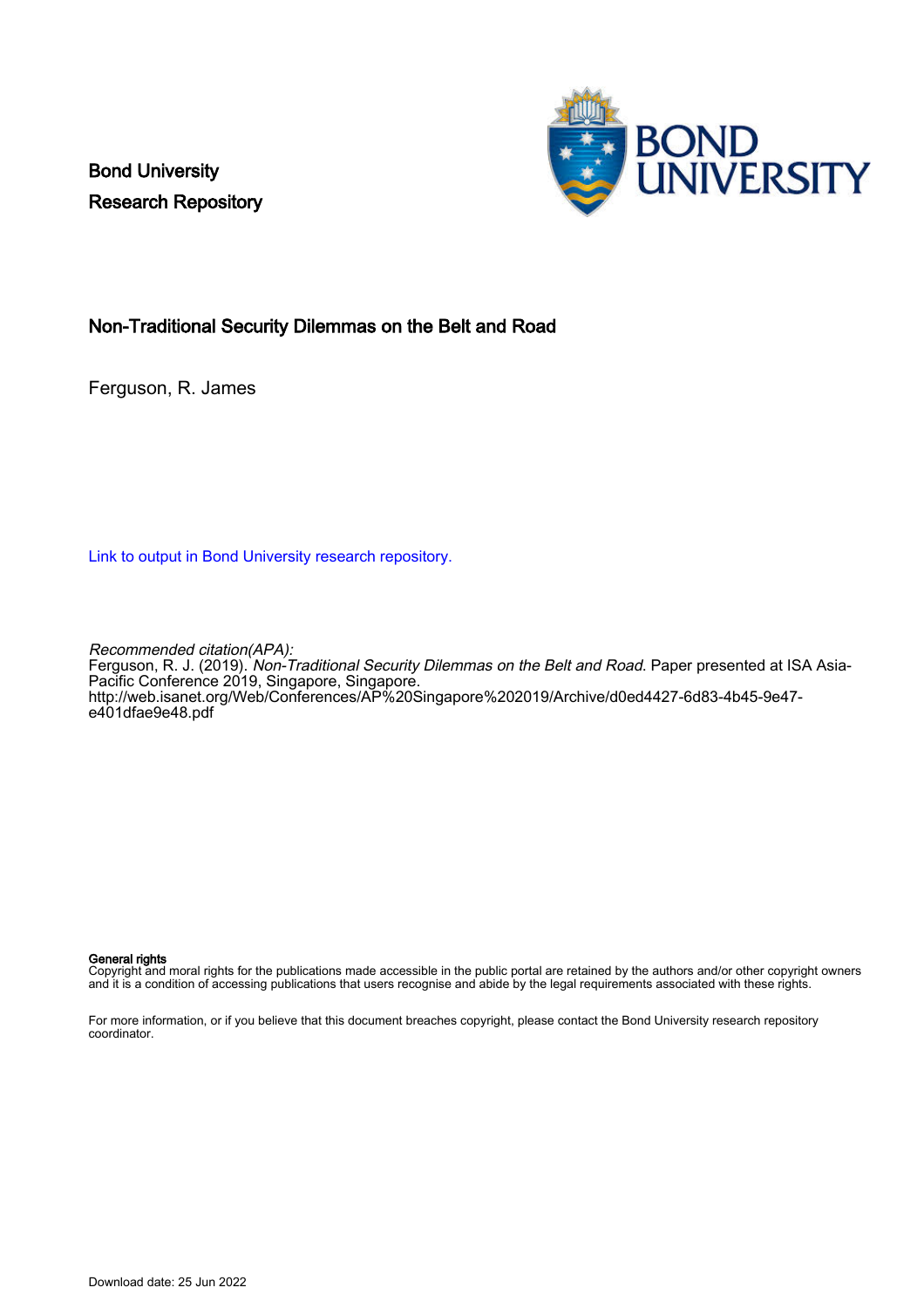# **Non-Traditional Security Dilemmas on the Belt and Road**

*By Dr R. James Ferguson, Faculty of Society and Design, Bond University, Australia*

Paper presented at the Asia-Pacific Regional Conference of the International Studies Association (ISA) *Narratives of Security in Asian Geopolitics,* ,

3-6<sup>th</sup> of July 2019, Singapore

#### **Abstract**

Abstract: Non-Traditional Security (NTS) cooperation has been seen as a ready focus for multilateral dialogue, soft-power enhancement and positive military diplomacy in the Indo-Pacific. Some NTS threats have been responded to by embracing various approaches including 'military operations other than war' (MOOTW), as well as disaster relief and humanitarian interventions (HADR). These are also testing grounds for military capacity, indicating power projection and forward deployment abilities. NTS operational capacities can become part of a spiralling security dilemma that undercuts the claimed benefits for military diplomacy and cooperative security approaches. Growing Chinese and Japanese NTS-capacities and are now part of a wider Indo-Pacific dynamic along the Maritime Silk Road. China's need to provide for non-traditional security along the Belt and Road includes the expanded use of private security companies, 'paramilitary' maritime deployments, and PLA units. NTS threats are now important components within Chinese defence and foreign policy, including the calibrated use of armed force. Non-traditional security dilemmas intensify during acquisition of 'dual use' assets, and when traditional security competition already exists, e.g. threat perceptions of Chinese military assertiveness. Carefully managed, the BRI represents an invitation for security cooperation. However, it also risks new forms of military competition and increasing securitization of developmental and environmental issues, a well-known problem for NTS as a conceptual and operational category.

### **Introduction: Where Security Cooperation and Military Competition Meet**

Non-Traditional Security (NTS) cooperation has been seen as a ready focus for multilateral and multilevel dialogue, soft-power enhancement and positive military diplomacy in the Indo-Pacific region (Baldino & Carr 2016). NTS threats have been responded to militarily by embracing approaches such as 'military operations other than war' (MOOTW), disaster relief and humanitarian interventions (HADR), as well as post-disaster recovery and stabilisation operations. However, such operations are also a testing ground and showcases for military capacity, including intelligence and logistic operations that support power projection and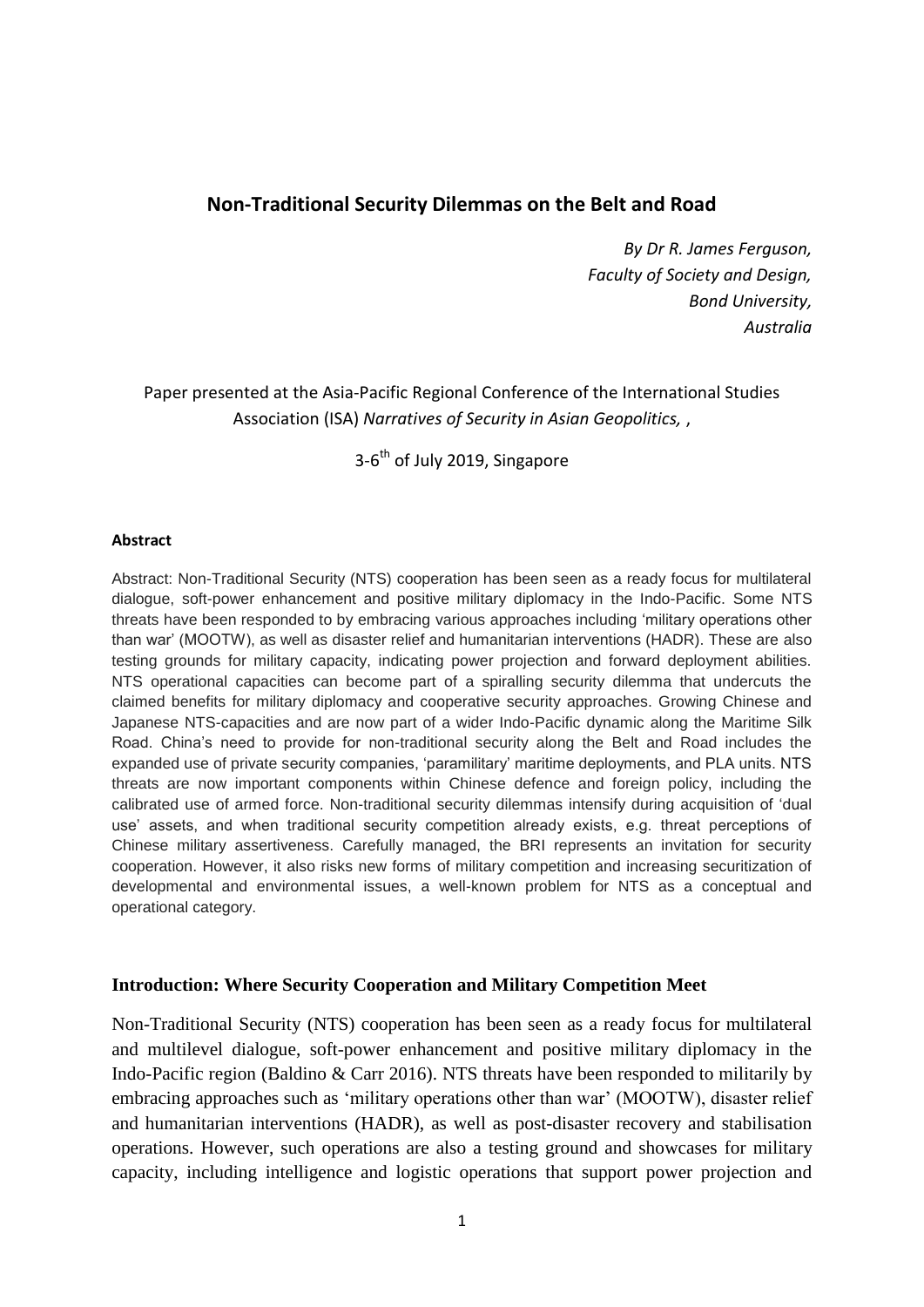forward deployment abilities. They have been increasingly featured in Chinese, Japanese and Indian doctrines and operations over the last two decades, e.g. via anti-piracy operations, UN support operations, and international humanitarian and disaster-relief (HADR) deployments in relation to tsunamis, typhoons and earthquakes. This has been driven in part by the desire by such states to be seen as 'net security providers' rather than security threats (PRC 2013 & 2015; MoD 2018b; Fan & Char 2019; Gill & Mitra 2018). They are also used as an avenue for low-risk bilateral and multilateral cooperation, thereby being used as confidence and trust building measures (Martel 2017; DoS 2014). In turn, observations of HADR and MOOTW operations also provide competing states with information on the strengths and weakness of the state engaging in these activities, a form of 'secret reconnaissance' which was of particular concern to China in its anti-piracy deployments from 2008 on (Lin-Greenberg 2018).

In general, NTS concerns go beyond the defence of the state to a wider assessment of risks to the population as a whole and their extra-territorial national interests (Ghiselli 2018). Such transnational security threats provide motives for great power cooperation, but also generate divergent, even clashing, views of how they should be resolved (Cui & Buzan 2016). Wider NTS challenges such as resource depletion and Climate Change have driven decades of diplomacy via the UN and UNFCCC, while transnational organized crime, illicit goods, and money laundering have increasingly engage global and regional organizations, e.g. via the UNODC, ASEAN, and related groups such the ADMM and ADMM-Plus (Martel 2017; UNODC 2019). Likewise, across the Indo-Pacific diverse groupings use HADR operations as a focus of, or means towards, maritime cooperation. It is a central component of the ASEAN Regional Forum (ARF) and the Indian Ocean Naval Symposium (IONS) agendas (Pennisi 2016). It is a priority area for the Indian Ocean Rim Association (IORA) Action Plan for 2017-2021 (being developed via the 'Cluster Group' on Disaster Risk Management), and engaged in the France-Australia-NZ maritime cooperation agreements (FRANZ). Disaster relief is also a component in numerous multilateral naval exercises such as the MILAN and KOMODO exercises. In so far as NTS issues are seen as 'soft' security issues they are often treated as 'low-hanging fruit' where cooperation can readily be used to build confidence and trust (CTBMs) among the parties involved (Martel 2017).

However, NTS operational capacities can also become part of a spiralling security dilemma that undercuts the claimed benefits for military diplomacy and cooperative security approaches (Lin-Greenberg 2018). Cycles of capacity-building have already been observed in Chinese and Japanese NTS operations, and are now part of a wider Indian-Ocean dynamic along the Maritime Silk Road. This can be seen in China's participation in anti-piracy operations in the India Ocean and off the coast of Somalia, an early indication of its ability to maintain small naval tasks forces operating at a long distance from their bases, though their rules of engagement were rather limited and conservative (Ghiselli 2018). Though often relatively small (usually two combatants and a supply ship), China between 2008 and 2018 sent a total of 30 task forces as part of wider anti-piracy operations, escorted over 5,900 ships in the western Indian Ocean and Gulf of Aden by 2017, and sent vessels to evacuate Chinese and other nations from Libya and Yemen (Fan & Char 2019; Hein 2017; see further below).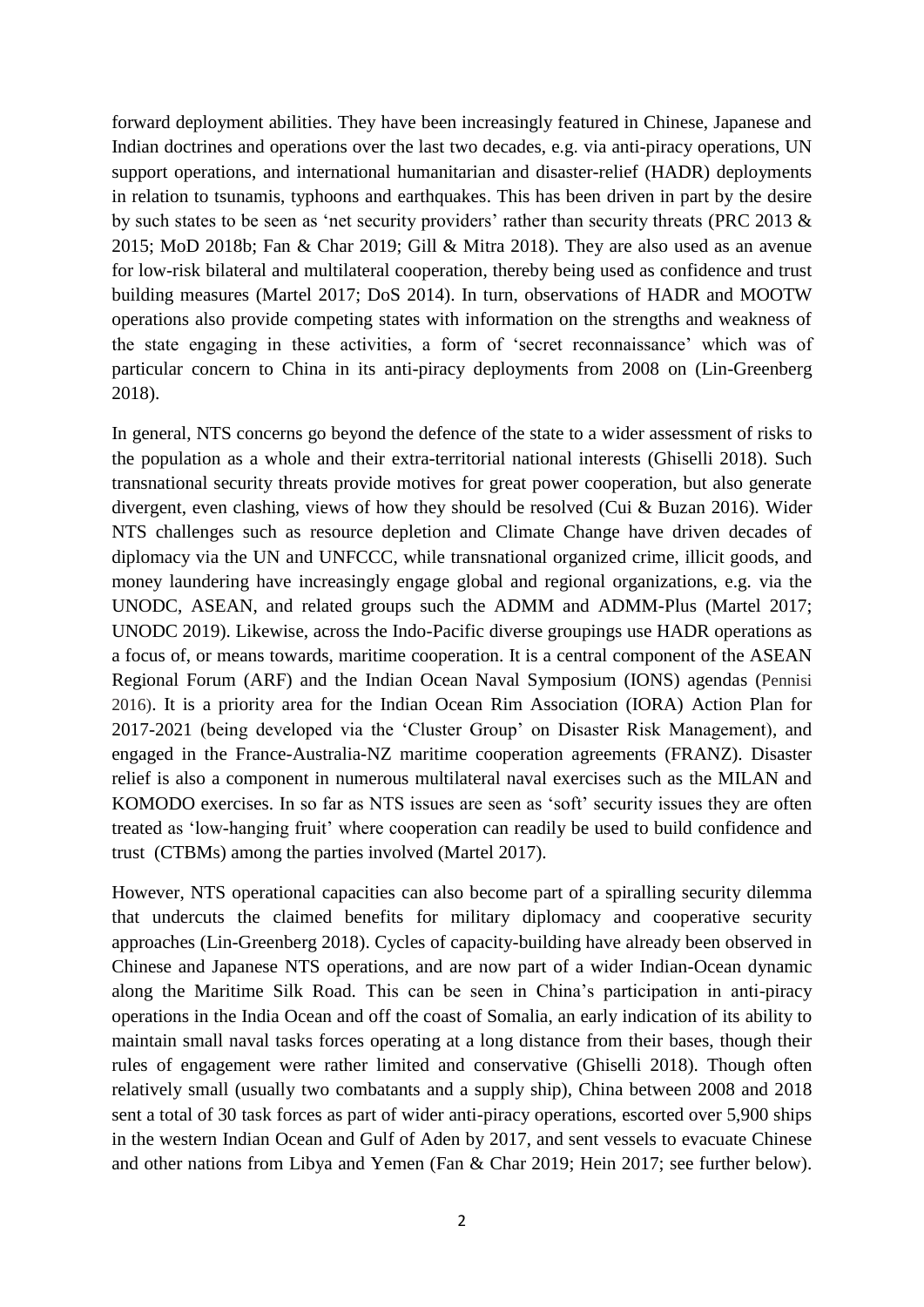These operations are pretexted on humanitarian grounds, protecting SLOCs and cargo shipping, which now includes sizeable numbers of Chinese cargoes and its growing merchant marine. Though such operations do provide shared regional security and economic benefits, they can also be viewed as 'impure public goods' in that they differentially serve other ends such as power projection and enhanced diplomatic influence (Lin-Greenberg 2018). Moreover, these trends have created considerable concern from Indian and Australian observers, who see this as a wider pattern of maritime power-projection, especially when combined with threat perceptions based on the so-called 'string-of-pearls' and Maritime Silk Road investments which give PRC increased access to ports and fuelling points across the Indian Ocean (Connolly 2018; Ferguson 2018; Sakhuja 2014).

Japan, too, has deployed limited maritime forces beyond East Asian into the wider Indo-Pacific, though usually as part of multilateral or UN mandated operations. This included sending ships into the Persian Gulf for controversial mine-sweeping roles in 1991, with further supply missions into the Indian Ocean through 2001-2010 in support of US operations in Afghanistan and Iraq, as well as support for regional coast guard training and other initiatives via its dialogue with ASEAN. This was an extension of Japan's 'normalization' via cautious multilateral and humanitarian support roles, e.g. medical teams in Cambodia (1992- 1993), disaster and relief teams to Indonesia, Thailand, Maldives, Sri Lanka and Thailand (2004-2005), reconstruction and engineering teams in Iraq and East Timor, as well as early disaster relief teams in western India (2001), Pakistan (2005) and New Zealand (2011), among others (MoD 2011; Hughes 2004 & 2009; UN-OCHA 2005). In the wider context of Japanese SDF modernization, this can be seen as a form of 'proactive pacifism' which allows for overseas operations that actively support global peace. Thereafter Japan gradually engaged an extended pattern of defence mobilization in relation to 'grey areas' ranging from anti-piracy operations through to air and naval deployments in the East China Sea, checking China's claims to the Senkaku (Diaoyu) Islands and adjacent EEZs (MoD 2018; Chipman et al. 2017; Kirsten 2016; IISS 2015; MoD 2016).

In this content, Japan from 2011 has maintained a logistics base with a port and airfield in Djibouti, backed up by a small number of ground troops. Japan's national defence guidelines for 2019 noted that beyond anti-piracy efforts, the SDF facility will help Japan cooperate in the long-term quest for 'regional security' (MoD 2018b). China opened their own logistics base in Djibouti in 2017, while the US, France, Germany, Italy and Spain also have bases in the county, with Saudi Arabia signing agreements for the possible future development of a facility (Melvin 2019). In some measure, these early Japanese and Chinese efforts could be seen as mutual shadowing and matching of extended deployment capacities, at least in the Indian Ocean, followed by a more direct form of strategic confrontation in the East China Sea (Layton 2019; Hughes 2009 & 2004; see further below).

NTS is not an uncontested category. Indeed, it is defined by what it is not, i.e. it is not traditional security, with its focus on interstate conflict, direct national defense, or waging conventional wars (Martel 2017). A long list of 'other' issues then get dropped into this NTS category, especially if they are transnational in character, originate from non-military actors/factors, and are not easily dealt with by the direct application of military force, e.g.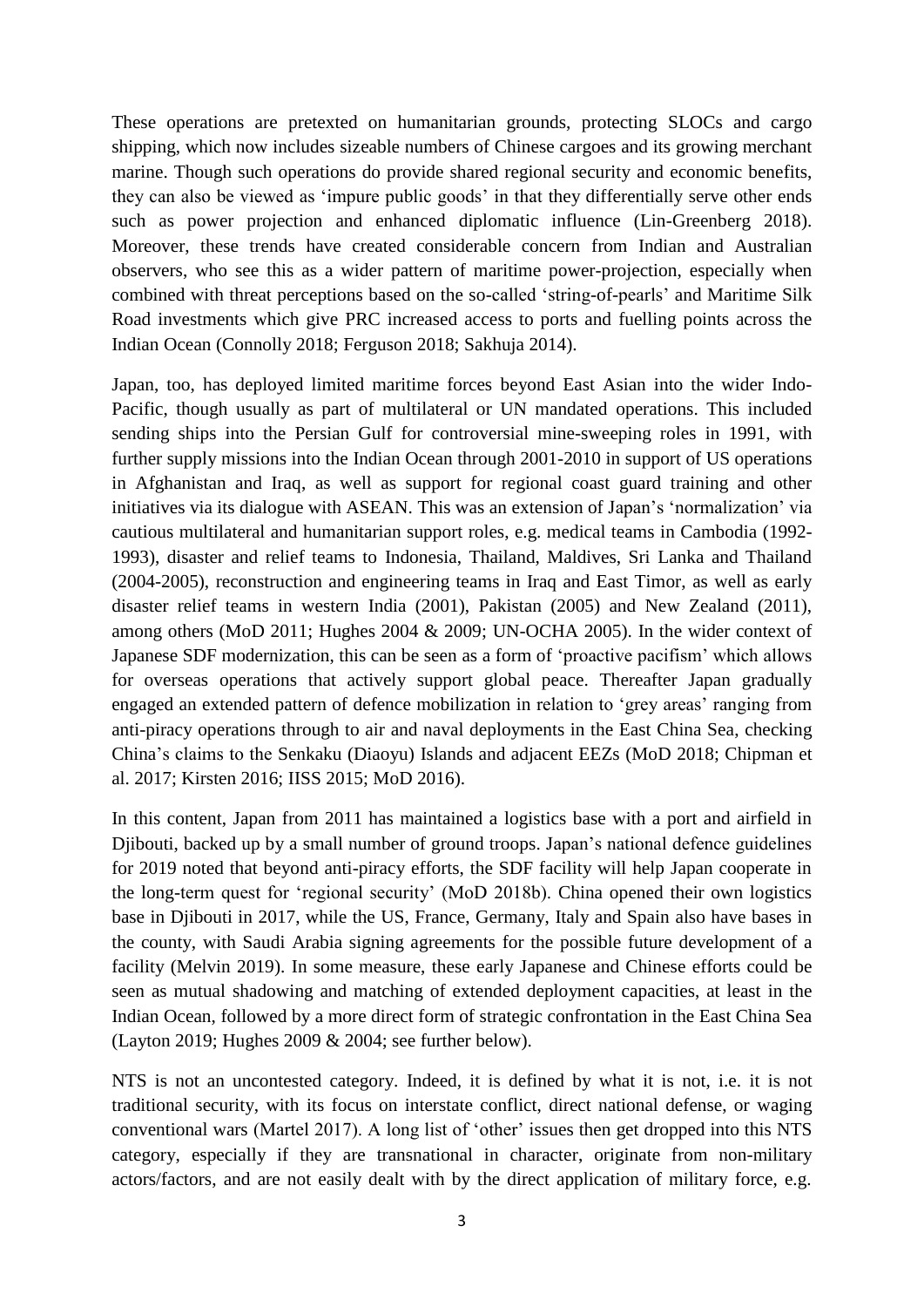climate change risks, environmental and natural disasters, flows of illicit goods, nondocumented migration, transnational criminal networks, food and water security (Martel 2017). Debates have continued since the 1990s (following on from the Copenhagen School's work) on how these issues have been framed by national narratives and social discourses prioritise specific non-military challenges as 'threats' (Albert & Buzan 2011). Likewise, such securitizations may mask competing rather than cooperative extensions of governance beyond state borders, using 'risk' to mobilize domestic and regional responses (Hameiri & Jones 2019; Su 2015).

Resource scarcity is an area where these mechanisms can be easily seen, e.g. the extension of concern over fisheries depletion in South East Asia has moved from national monitoring of EEZs towards a wider conceptualization of fisheries management across the South China Sea and the Coral Triangle. This can be seen as a legitimate extension of scientific approaches, allowing a shift toward sustainable use of shared fisheries, especially for off-shore fish species that move across EEZs and open sea boundaries (Teh 2017 et al.). If successful, this approach could act as one CTBM to expand trust among regional states, a methodology explored via groups such as ASEAN, the ARF and CSCAP. However, such trends could also intensify territorial claims via securitized monitoring of transnational fisheries under national rubrics and threat perceptions, e.g. as found in Indonesia, Vietnamese and Chinese responses to 'illegal' fishing in recent years (see CSCAP 2017; Parameswaran 2017; Supriyanto 2016; for caution on inflated 'threat perceptions' of Chinese fishing catches, see Austin 2019).

Further, adopting an NTS agenda will not always lead to automatic cooperation in dealing with harder traditional security issues pretexted on issues of sovereignty and territorial control. This can be seen in ASEAN contexts, where NTS responses have been a way of enhancing regional security cooperation, but have only slowly moved from CTBMs towards preventive diplomacy, with little ability to address China's territorial claims or reduce tensions between the US and China (Martely 2017). In this context, ASEAN has made serious progress in regional coordination for disaster risks governance since the ASEAN Agreement on Disaster Management and Emergency Response (AADMER) in 2008 and the creation of the ASEAN Coordinating Centre for Humanitarian Assistance (AHA). However, other NTS responses are more problematic, e.g. the problems of SE Asian air pollution (the Haze) driven by forest fires in Indonesia have induced serious attention from ASEAN mechanisms<sup>1</sup> since 1997, but the process remains controversial and incomplete (Kamolvej 2019).

Japanese and Chinese Non-Traditional Security agendas are often used as part of wider softpower responses designed to enhance national prestige and expand international influence in the Indo-Pacific. In turn, this may help legitimate Chinese interests and presence along the Maritime Silk Road (MSR), as well providing one platform for focused Japanese activism in the Indo-Pacific under the so-called 'Abe Doctrine' (Envall 2018). Indeed, Chinese responses to NTS threats can be seen as a corollary of its expanding global interests along BRI

**<sup>.</sup>**  $1$  These include the ASEAN Agreement on Transboundary Haze Pollution (2002) and the ASEAN Haze Monitoring System (HMS) from 2013.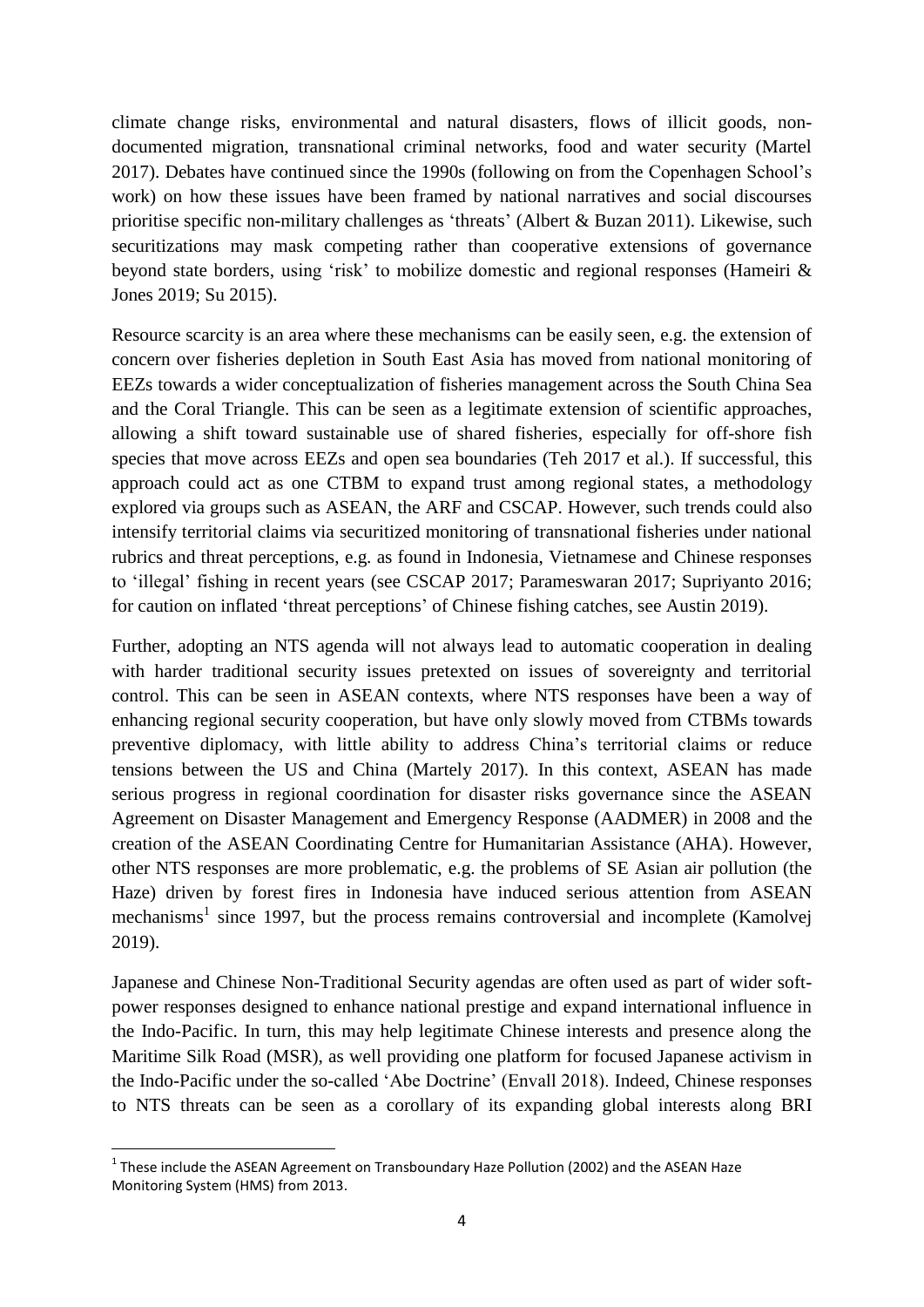corridors. In the Indo-Pacific the expansion of Chinese interests, presence and comprehensive capacities has led to tensions with other states (especially Japan and India), as well as concern expressed in regional organisations such as ASEAN, IONS and IORA (China is a dialogue partner to IORA and became an observer to IONS from 2015). There is no simple remedy for these trends during a period of geopolitical tensions, driven mainly by clashing US, Chinese, Indian and Japanese strategic preoccupations. However, a strong commitment to transparent, 'permissive' operations directed towards shared and agreed problems may reduce trends toward competitive power projection as a form of strategic pre-emption (see further below).

The next section of the paper will explore NTS operations in the context of Japanese and Chinese soft power agendas. This will be followed by a brief analysis of Chinese responses to NTS Threats as part of its expanding global interests, channelled through its expanding Belt and the Road Initiatives. The BRI opens up geo-economic corridors where China's security concerns are intensified, even if these do not directly engage the PLA itself. China still mainly relies on local armed forces to protect its investments, backed up in part by small amounts of military aid and a limited number of naval and more regular SCO exercises (Ghiasy & Zhou 2017). However, there are now increased pressures to acquire the 'capacity to respond', whether through upgraded military capacities, expanded coast guards, special police units, militias, or private security corporations (PSCs). The final section will explore partial remedies to these problems. They rest on two approaches: where joint military capabilities are required they should function through UN, regional or multilateral institutions, and where force is not required, there should be a rapid shift towards demilitarization, with civilian agencies taking up governance roles. When worked in conjunction, these two approaches can reduce the likelihood of NTS security dilemmas being sustained, thereby undercutting the negative construction of shared NTS problems as interstate threats.

### **Japanese and Chinese NTS Responses as Soft Power Enhancers**

Both Japan and China can be seen as using NTS responses, humanitarian uses of military capacities, emergency aid, and developmental funding in support of national soft power, encouraging positive and friendly responses by partner nations and reducing past and present threat perceptions (for definitions of soft and smart power, see Nye 2004a; 2004b; 2008; 2009, 2013). Although, soft power gains need not be seen as a part of a zero sum game, competitive approaches to soft power are more likely when there are unresolved territorial disputes and where security dilemmas have been complicated by military modernisation or existing power differentials. This is the case with the expansion of China's military capacities and the rise of its comprehensive national power, now projected more widely onto the Indo-Pacific stage via the security footprint of the Belt and Road Initiative (Ferguson & Dellios 2017; Ferguson 2018; see further below). This has been intensified by direct military competition by the PRC with the US and India in their respective spheres of influence in the Pacific and Indian Oceans, as well as concerns over the geopolitical impact of the evolving Belt and Road Initiative.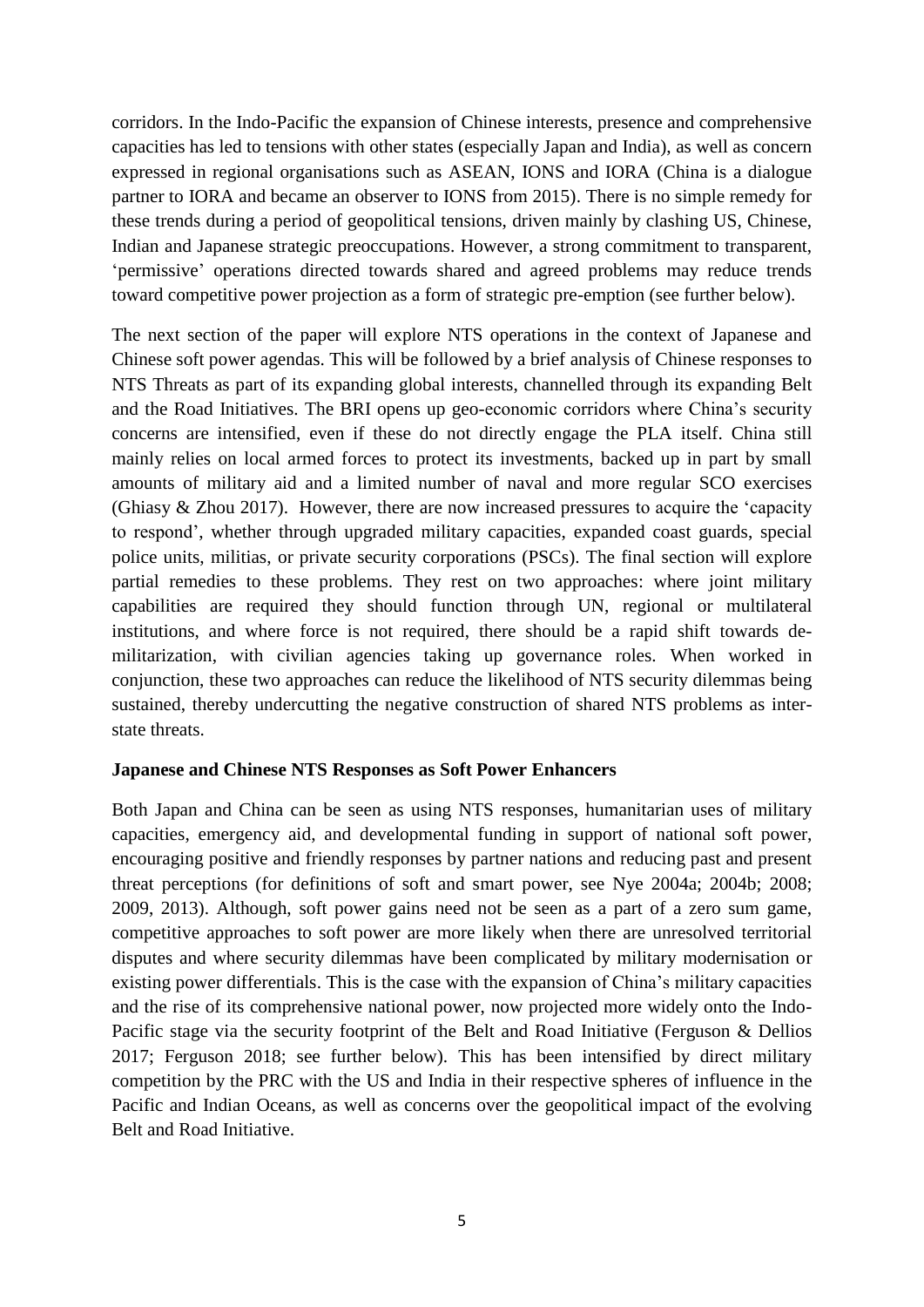Over the last three decades, Japanese foreign policy and security trends had emerged into a wider pattern of multilateral cooperation that can be summarized as 'soft power through development'. This was an extension of Japan's  $21<sup>st</sup>$  century focus on economic influence and civilian power, combined with limited but robust Self-Defence capacities. This was updated in its Revised Aid Cooperation concept (February 2015) of 'good' development as the best proactive contribution to peace, utilizing soft power, aid, and trade along with some hard power capacities (MOFA 2015a). This approached combined shared 'universal' values and actively promoting international peace and stability at the regional and global levels. Although linked to the rubric of a 'free and open Indo-Pacific' from 2016, this was far less assertive that the US interpretation of this concept (Rossiter 2018), but instead focused on cooperative mechanisms with many partners. Its governance focus enhanced Strategic Development Cooperation for economic growth, promoted Human Security and sought to build 'strategic partnerships' with small or island states with 'particular' vulnerabilities, operating across 18 sub-areas (MOFA 2015a).

This agenda included strong commitments on Disaster Relief and Climate Change, whereby Japan would provide assistance in disaster risk reduction and environmental/climate change management for small island developing states (SIDS). This links to Japan's ongoing role as a major developmental aid donor, circa fourth in the world overall in 2017 with increases of around 3% for ODA in 2019 over 2018 (Donor Tracker 2019; MOFA 2015a; Japan Times 2015; JICA 2016). Overall around \$10 billion annually has been channeled into aid flows with a focus on poverty reduction and infrastructure development. Japan is also a major supporter of the Asian Development Bank (ADB), as both a founding member and major shareholder in that organization.

Beyond financial aid, Japan's *Official Development Assistance Charter* (revised in 2004) and its updated *Development Cooperation Charter* (from 2015) support JSDF non-combat roles for disaster relief and coast guard operations, as well as cooperation with ASEAN on naval patrols and protection of sea lanes (MOFA 2015a; Kyodo 2016; Kyodo 2014). It was recognized that there was a clear link between security and the ability to sustain socioeconomic development:

In natural disasters and other emergencies, Japan will provide prompt assistance taking into account longer-term recovery and reconstruction. In view of the fact that threats to stability and security can hamper socio-economic development, Japan will also provide assistance to enhance capacities in developing countries such as: the capacity of law enforcement authorities including capabilities to ensure maritime safety; the capacity of security authorities including capabilities to combat terrorism and transnational organized crime including drug trafficking and trafficking in persons; and the capacity of developing countries in relation to global commons such as seas, outer space, and cyberspace. (MOFA 2015b)

Japan has long been active in global human security and sustainable development networks, with these agenda now part of soft power positioned within idea of 'Proactive Pacificism', i.e. the idea of making a sustainable 'pro-active contribution to peace.' Development is thus seen as way to aid global security, e.g. as means to reduce transnational terrorism as well improve environmental and health security. This aid is not just focused on Asia. Japan has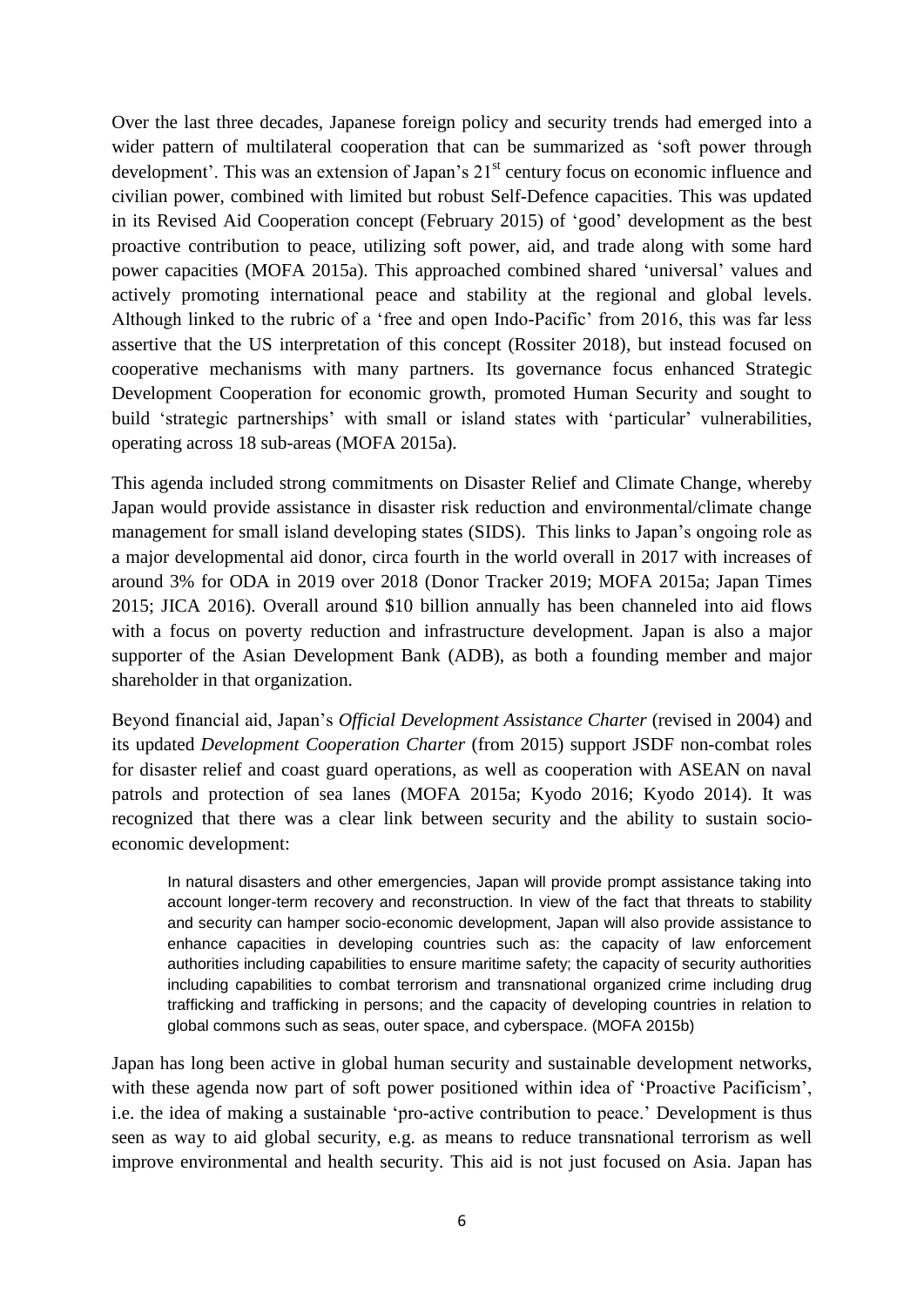pledged circa \$30 billion (private and public) to help stabilize key zones across Africa through 2013-2019, allowing improved resource access and but also part of 'soft' competition with the PRC (Sun 2016). This was based in part on the Yokohama Action Plan of 2013-2017, with targeted agriculture and health programs to Kenya, Morocco, Malawi, Kenya, Ghana, Zambia and elsewhere (JICA 2018; MOFA 2015). Japan has developed a regional plan for development within Africa, with sub-regional plans with a human security focus evolving since 2015 (MOFA 2015). More recently, Japan has partnered with India in an 'Asia Africa Growth Corridor', seen by some as an unofficial counter to China's BRI operations in Africa and the Indian Ocean (Brinza 2018; Beri 2017; Puri et al. 2017).

Of course, Japan's recent policies go beyond soft power and NTS responses into a more robust posture via the so-called 'Abe Doctrine' and the use of the concepts of 'Dynamic Deterrence' and 'Grey Zone' engagements. Dynamic deterrence allows for counter-strike based on a more integrated air warning and defense control system within Japan, and well as some further southward position of SFD assets. Beyond this, it allows some deployments of Japanese forces overseas and permits overseas combat in defense of a friendly country or forces being attacked (Ramirez 2017; MacIntyre 2012). Grey zones can be "defined as a broad range of contingencies that fall between peace and war – for example, disputes over territory, sovereignty or economic interests. Grey-zone contingencies typically involve a government decision to show a military presence or to attempt to change the status quo using physical means." (IISS 2015) This situation can be applied to the tensions over the Senkaku/Diaoyu islands, where deployments of naval and air patrols occur on a regular basis, signalling rising military tensions between Japan and China even if neither intends to escalate this situation into a direct military clash. With overlapping air defence identification zones and important resources such as the Chunxiao gas field at stake, it is not surprising that both countries sought to stake a strong presence. From 2010 to 2015 the number of 'scrambles' by Japanese SDF against Chinese aircraft rose rapidly (MoD 2014 & 2016). By 2016 total Japanese interceptor scrambles peaked at 1,168, while in 2018 Japanese aircraft scrambled 999 times in response to Chinese and Russian aircraft, indicating a situation that was not war but certainly not peace either (Burke & Ichihashi 2019; MoD 2018). Bearing in mind that overall Japan is ranked around  $9-10<sup>th</sup>$  globally in its diverse military capabilities, this is a serious deployment of hard power that needs to be assessed in the strategic balance of the Indo-Pacific. (Ramirez 2017; MacIntyre 2012).

Overall, gradual revisions of the *interpretation* of Article 9 of the Japanese constitution has allowed Japan a more active role across Indo-Pacific region, including potential deployment of naval missile defence systems, advanced attack submarines, use of military satellites (after adoption of the Basic Space Law from 2008), enhanced cyber security, and stronger maritime cooperation with Indonesia and India (Chipman et al. 2018; MOD 2018; Matsuoka 2016; Ramirez 2017; IISS 2015; Robertson 2011). However, it seems unlikely that PM Abe will be able to actually revise the text (versus the interpretation) of Article 9 of the Japanese constitution by 2020. This would need two-thirds support in parliament, a referendum, and stronger political support publicly: as of 2017 46% of survey Japanese were against this, and through 2018-2019 there was limited support from coalition partners and NGOs for these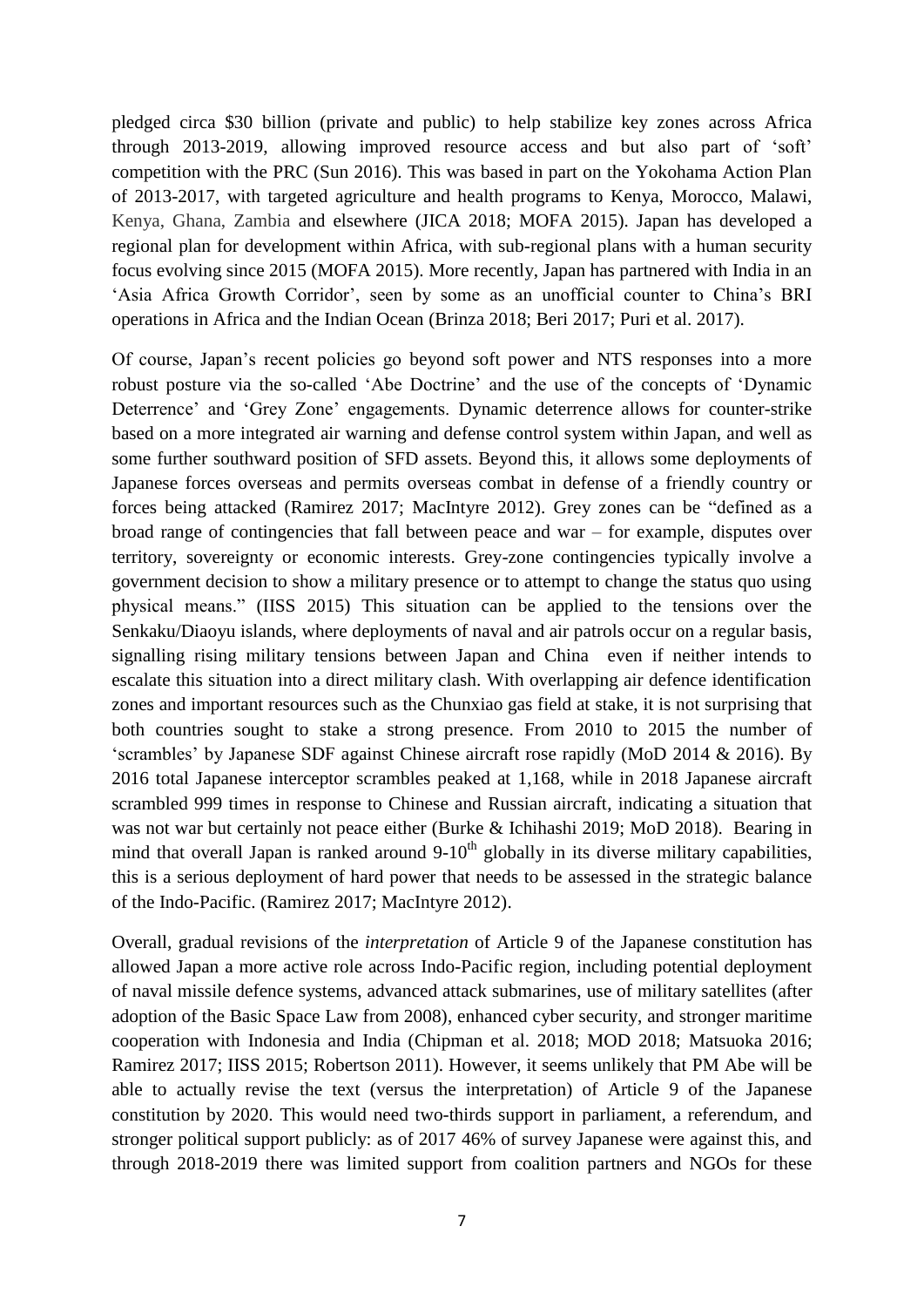revised policies (Tatsumi 2019; Lewis 2017; Matsuoka 2016). Here there is some trade-off between soft power and more assertive strategies. Even though Japan can be seen as gaining soft power globally, rising from  $7<sup>th</sup>$  in global ranks in 2016 to around  $5<sup>th</sup>$  in 2018 in the Portland Soft Power surveys, this was still limited by negative perceptions in China and South Korea, with Abe's doctrine eroding soft power influence due to displays of military capability (McClory 2018; McClory 2016). Japan's rating with the Soft Power 30 is largely based on cultural and technical factors, combined with extensive diplomatic, development and aid programs, plus regional leadership on the Trans-Pacific Partnership (now relabelled the Comprehensive and Progressive Agreement for Trans-Pacific Partnership or CPTPP) after the US withdrew from the TPP (McClory 2018).

China, too, has long been aware of the growing reality of non-traditional security threats and more recently has been willing to enter into international agreements to help collectively manage them (Ferguson 2018a). Drug control, for example, has been a long-term focus of modern China, which saw itself as a victim of ruthless exploitation of the opium trade from the  $19<sup>th</sup>$  century onward, with continued  $21<sup>st</sup>$  century flows from Myanmar and Afghanistan as current challenges (UNODC 2019; Su 2017; for alternative narratives of the Opium Wars of the  $19<sup>th</sup>$  century, see Platt 2018; Wang 2012). These concerns have continued to shape PRC's NTS relations with Southeast Asia. China entered into cooperative mechanisms to cope with transnational organized crime (from 2000) and signed the *Joint Declaration on Cooperation in the Field of Non-traditional Security Issues* with ASEAN in 2002, recognizing that a wide range of trans-border issues needed pan-Asian cooperation, especially with neighbouring states and groupings such as ASEAN, the ARF and the SCO (Cui 2013; Su 2015;Wong 2007; Ghiselli 2018; ASEAN 2002).

This has been folded into a combined military and diplomacy approach as part of China's emerging 'new security concept' from 2002 onward:

The complex relationship between non-traditional security and China's national security and foreign policy is reflected in Jiang Zeming's words during the 16th National Congress of the CCP in 2002. He stressed that traditional and non-traditional security threats, especially terrorism, are interwoven and are having disruptive effects over the stable international environment that China needs for its own development. Consequently, the solution was to make the NSC operational through multilateral dialogues, such as the UN and other international organizations. . . . In summary, non-traditional security issues were not seen as threats to China's existence, but to the external environment it needed to develop. Consistently, the response advocated by the Chinese leaders is diplomatic in nature even if it has a limited military component. These were the very early stages of the securitization process. (Ghiselli 2018, p. 614).

Subsequently, NTS issues and protecting Chinese interests abroad have been given growing prominence in China's defence white papers, and since 2006 lead to a strong emphasis on 'military operations other than war' (MOOTW) as a crucial part of PLA missions, training, logistics, and research, including expanded peace keeping operations (State Council Information Office 2013 & 2015; Ghiselli 2018). It is important not to read this trend as 'military operations short of war' along a spectrum using difference levels of force, but rather as a spectrum of diplomatic engagement that ranges from peace-keeping through to public dissemination of information. This can be broadly described as the public diplomacy of China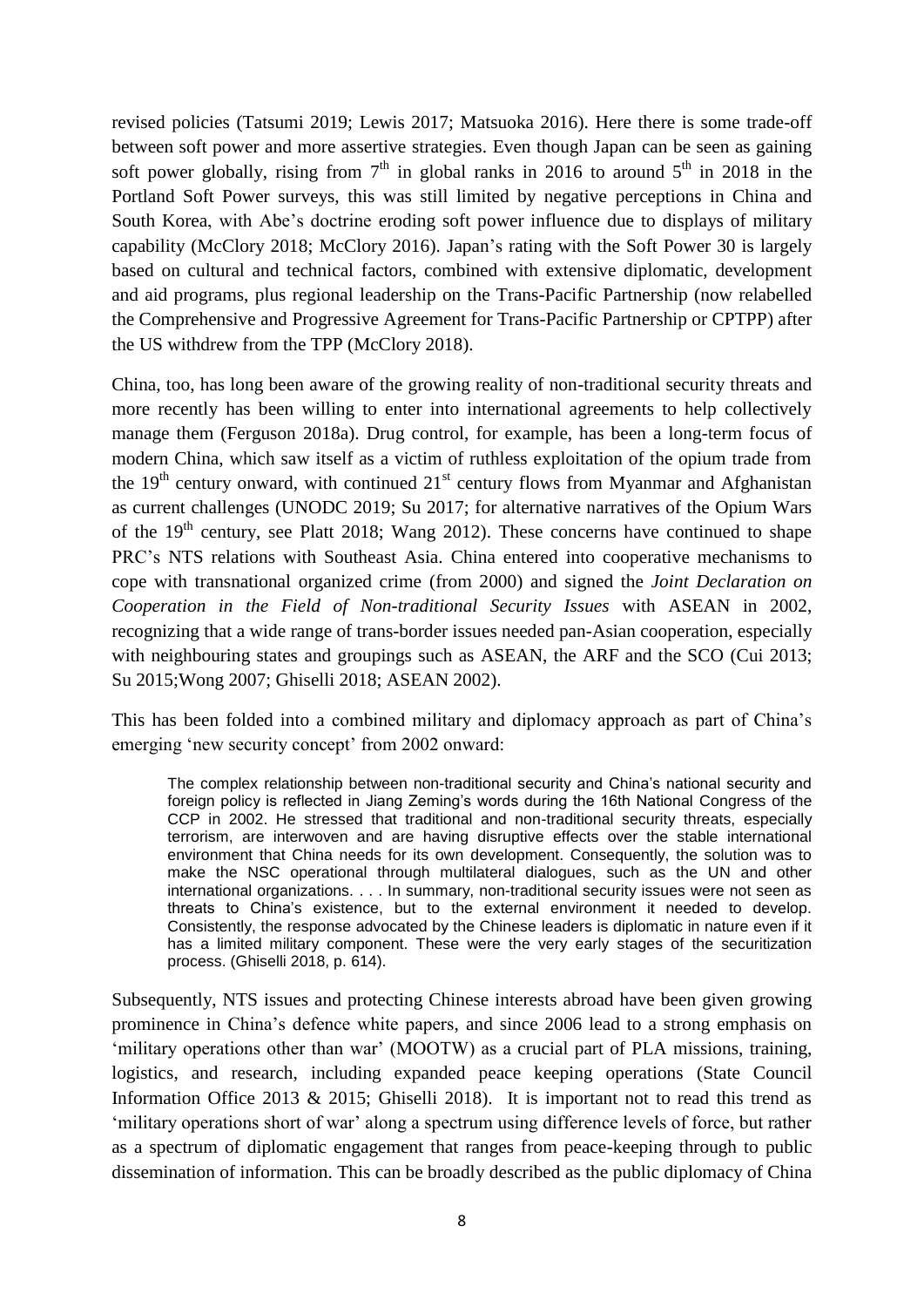combined with the 'political work' within the PLA and other state agencies (Fan & Char 2019). The PLA began to evolve conceptual, doctrinal, educational and operation bases for the response to both domestic and international emergencies, developed first with the Academy of Military Science (AMS), the National Defense University (NDU), the Army Command College (ACC) and other PLA teaching centres, and within the Emergency Office of General Staff Development (GSD) (Fan & Char 2019). In parallel, the PLA and police units became more involved in 'on-call peace arrangements' with the UN, eventually having deployed over 30,000 personnel into 24 UN missions through 1997-2018, as well as creating a Peacekeeping Centre in the Ministry of National Defense (Fan & Char 2019). From late 2017 China registered 8,000 troops for the peacekeeping standby force of the UN, with 800 being made available for rapid deployment via the UN 'Vanguard Brigade' (ISDP 2018).

Diverse conceptualizations of MOOTW operations include different aspects of "deterrence, counter-terrorism, riot suppression, mass event management, border blockade, disaster rescue and relief, nuclear, biological and chemical rescue and relief, air and sea security, air and sea control, protection of maritime strategic communication lines, international peacekeeping, and overseas rescue and relief." (Fan & Char 2019, p4.) It is important to note what is excluded from MOOTW operations as well. The US military discontinued the term in 2006, but originally had 18 types of operations, including items not found in Chinese thinking such as "arms control and disarmament, enforcement of sanctions, enforcing exclusion zones, support for insurgencies, counter-insurgency, strikes and raids." (Fan & Char 2019, p9). Overall, China's MOOTW principles are closely aligned to the non-interventionist stance of PRC's foreign policy principles, with restrictions on intervention, enforcement, or targeted strikes against other countries. However, as Chinese interests via trade and geopolitical competition have moved from a regional to a global agenda, China's security policies have had to move well beyond the framework of territorial defence and sovereignty claims. Rather, PLA's 'new' mandated missions have a wide brief in protecting Chinese and Chinese interests on the global stage, even if this largely pursued preferably by cooperative rather than by coercive means. (Ferguson & Dellios 2017). Although formally aligned with UN goals, such operations have a primary focus on China's expanding economic and geopolitical interests (ISDP 2018).

These humanitarian operations have earned China some credibility as an international actor able to respond to emergencies overseas. Thus China has been engaged in seeking the protection or withdrawal of Chinese during crises (natural and political) in the Solomon Islands, East Timor, Tonga, Lebanon, Chad, Thailand, Haiti, Kyrgyzstan, Liberia, Darfur, the Gulf of Aden, Pakistan, Afghanistan, Libya (where over 36,000 Chinese citizens evacuated), Yemen, Japan and Mali (Ghiselli 2018; Connolly 2018). At first these were small, nonmilitary operations but from 2011 on began to include PLA support and PLAN ships, especially for major crises (Connolly 2018). These numbers reflect the growing number of Chinese people going overseas, including government officials, business persons, contractors, tourists, students, engineers, workers and potentially even farmers (as part of China's food security agenda, Hofman 2016). China has about 30-40,000 businesses operating globally, and above 100 million Chinese travel abroad annually, sometimes to fragile or conflict-prone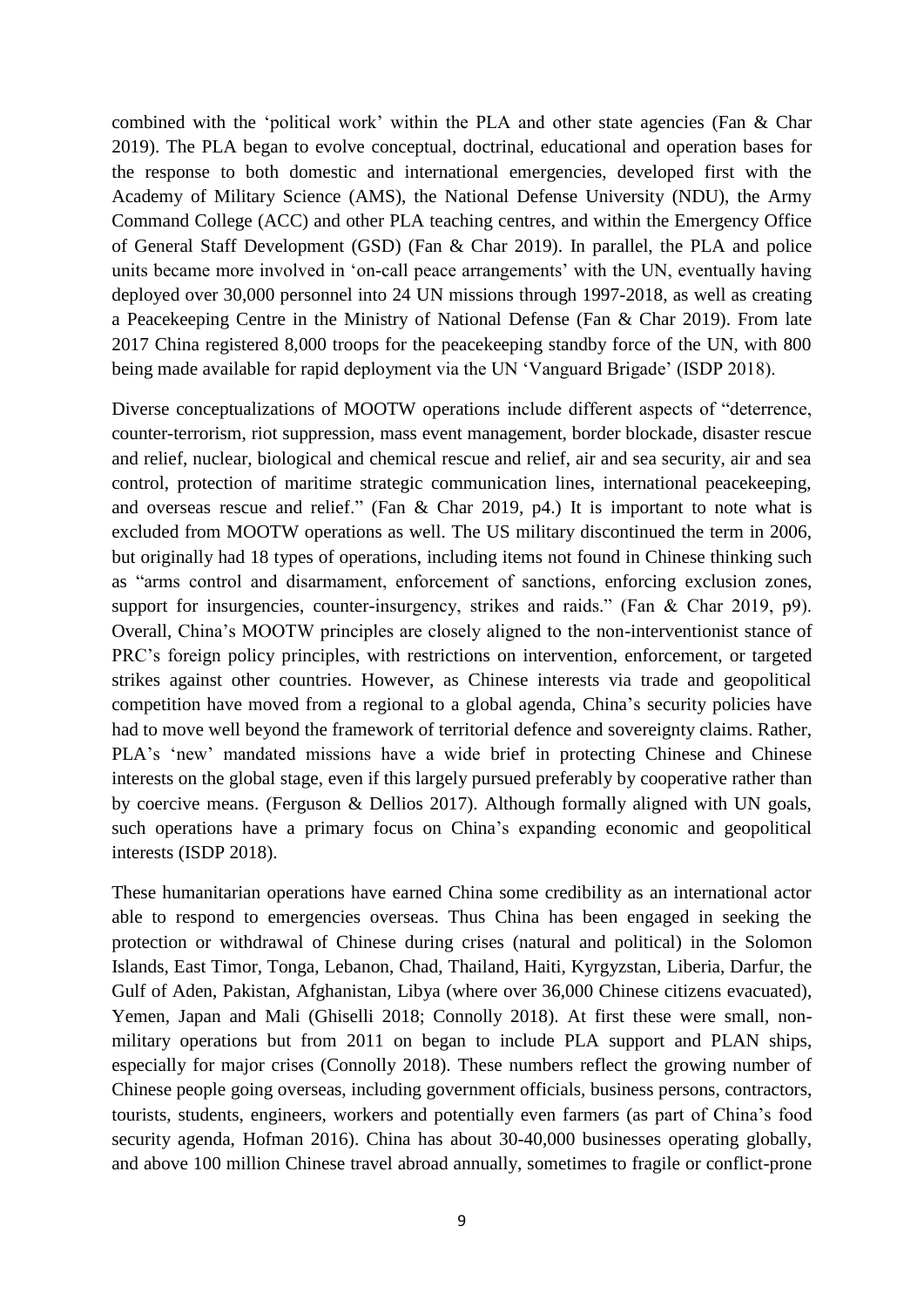states (Heath 2018; Ferguson 2018). This provides a direct and serious rational for China's widening engagement in regional and global security processes. It has prompted the creation of a Department of External Security and a Small Group for Coordination on External Emergencies, as well as created the demand for increased risk assessment capacities (Ghiselli 2018). This expanded circle of interests and capabilities have become embedded in the 'holistic national security' (HNS) concept that was endorsed by Xi Jinping and the Central National Security Commission from 2015 on (Ghiselli 2018).

Support for MOOTW, sea-lane security, anti-piracy and peacekeeping operations were the rationales for the creation of a logistic support base and supply port at Djibouti in 2015. It was also used to justify the building of infrastructure (including airstips) on some of the islands in the South China Sea, and for future improved access to Gwadar, nearby Jiwani, Bagamoyo (Tanzania) and other ports across the Indo-Pacific (Brewster 2018). Likewise, Chinese been involved in responding to international emergencies and disasters, e.g. in October 2005, the China International Search and Rescue Team arrived at earthquake struck Balakot area in Nepal, bring with them a team of 49 earthquake experts, PLA engineers, and PAP (People's Armed Police) medical workers (Fan & Char 2019). In 2014 medical teams were sent to Haiti and to several West African countries fighting Ebola (Renwick 2017). Since 2013 China has been involved in disaster relief and humanitarian assistance operations in Indonesia and elsewhere in Southeast Asia, having sent international rescue teams, medical teams and DNA testing group to the tsunami-hit countries, including deployment of its Peace Ark hospital ship. From March 2014 China also deployed almost 20 PLAN and Coast Guard ships as well as air assets to search missing Malaysian Airline Flight 370, working with some 26 countries including India (Lin-Greenberg 2018).

China itself has historically been subject to major natural disasters, including floods and earthquakes that affect densely populated areas, leading to major reforms of its disaster risk reduction strategies (DDR) since 2008, and a willingness to cooperation internationally with the Sendai Framework (for Disaster Risk Reduction). China also has ongoing Trilateral dialogues with Japan and South Korea on these and related environmental issues (the Tripartite Environmental Ministers Meeting, TEMM, operating from 1999 on), plus agreements with ASEAN on disaster management cooperation (from 2014), plus limted 'small-team' medical cooperation with the US from 2013 (Renwick 2017; Cui 2013).

The soft power benefits and public diplomacy aspects of HADR responses are well understood by PRC:

It is common for MOOTW to come under public scrutiny. Positive media coverage about PLA MOOTW, thus, not only boosts morale but also inspires personnel to carry out their tasks well. Prompt dissemination and exchange of information is recommended to enhance troops' capacity; while timely news conferences are encouraged to promote situational awareness among the public, with comprehensive media coverage also employed to showcase PLA work style. (Fan & Char 2019, p8).

Overall, China increased engagement in UN operations has been seen as supporting 'system stability' in a world its describes as fraught by risk, hot spots, and increasing tension with the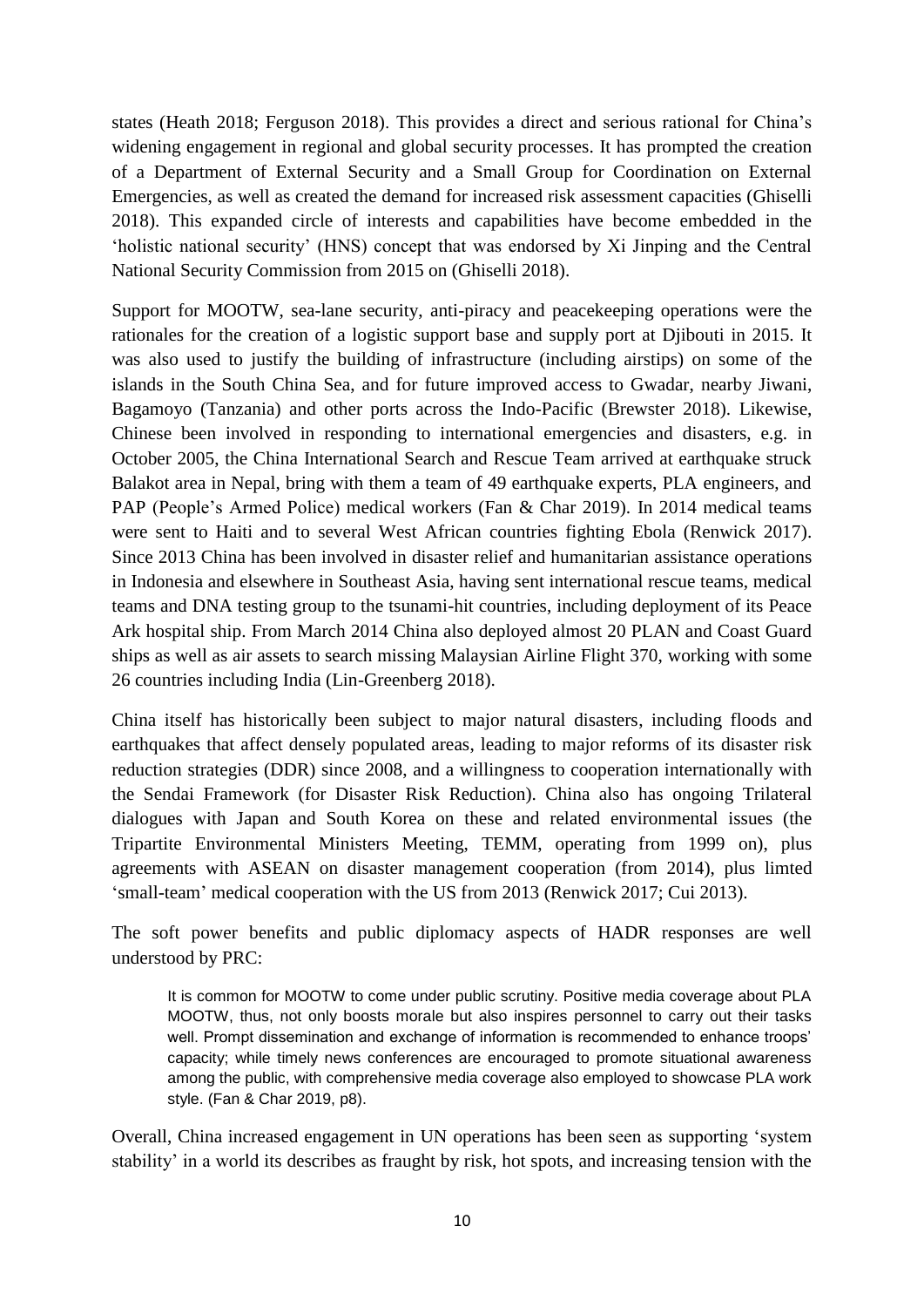United States (PRC 2017  $\&$  2015). At the same it has rejected efforts to restrict its access and use of the East and South China seas, responded to criticism of its Belt and Road Initiative by seeking to address excessive debt, energy and environmental issues that concern states such as Australia, India and China (the 'green development' agenda and BRI 2.0, see Schmitt 2019; Dong et al 2017). Another controversial area will be how far China needs to mobilize extra forms of security for its BRI's economic corridors.

## **The Expanding Security Needs of the Belt and Road**

China's increased need to provide for non-traditional security along the Belt and Road includes the expanded use of private security companies, 'paramilitary' maritime deployments of coastguard and other marine units, and the PLA's mandated 'new missions' to protect Chinese interests and citizens beyond national borders. Indeed, PRC is transforming operations towards a stronger and comprehensive maritime focus:

Today, modern China is at the turning point of becoming a truly maritime-capable nation in terms of the emerging capacities of the PLA Navy (PLAN), its development as a leading shipbuilder, its growing merchant marine, its interest in seabed mining for resources, and its huge fishing fleet (the world's largest for distance fishing). China is developing a comprehensive approach to its evolving maritime strategy, including a focus on oceanic resource management as well as security and legal issues. Several agencies other than PLAN are involved in this process including the Maritime Safety Administration (MSA), the Coast Guard of the Border Control Department, the China Maritime Police, the China Marine Surveillance (CMS), Fisheries Law Enforcement Command (FLEC), and Maritime Antismuggling Bureau (Ferguson & Dellios 2017, pp107-108)

Overall, China is increasingly engaged in the West and South Pacific, the Indian Ocean, and most recently the Arctic, now added as an 'Ice Road' to the BRI (Liu 2018; PRC 2018a). Along the diverse corridors of the BRI, NTS threats and their management are now important components within Chinese defense and foreign policy. Such operations have allowed China to build up its operational capacity to support peace keeping and other roles in Africa and the Indian Ocean. In operations in Africa (including South Sudan, Mali and the Democratic Republic of Congo), China has sent not only engineers and medical teams but well-armed and trained soldiers, with these units being given similar training to PLA special forces (Ghiselli 2018). These factors have led to an increasingly securitized approach that embraces the calibrated use of force combined with a civil-military responsiveness:

The fact that the PLA became the main protagonist of this process after an initial civilian response, from showing the flag in support of China's international standing, to more concrete actions to defend the country's interests and citizens abroad, shows how powerful the process of securitization has been. Ultimately, this process not only led to growing military activities abroad and the creation of the relevant institutional–legal framework, but it also caused a broader reconsideration about the use of force in foreign policy. (Ghiselli 2018, p624)

These trends have been observed with concern by the US, India, Australia and Japan. Nontraditional security dilemmas are likely to intensify over acquisition of 'dual use' assets, e.g. landing-craft, helicopters, helicopter-carriers, heavy-lift transport aircraft, mobile hospitals, expanded intelligence gathering via new satellites, and in future the social monitoring via digital data and AIs (Lin-Greenberg 2018; Nagy 2019; Lee 2018). Such dilemmas are most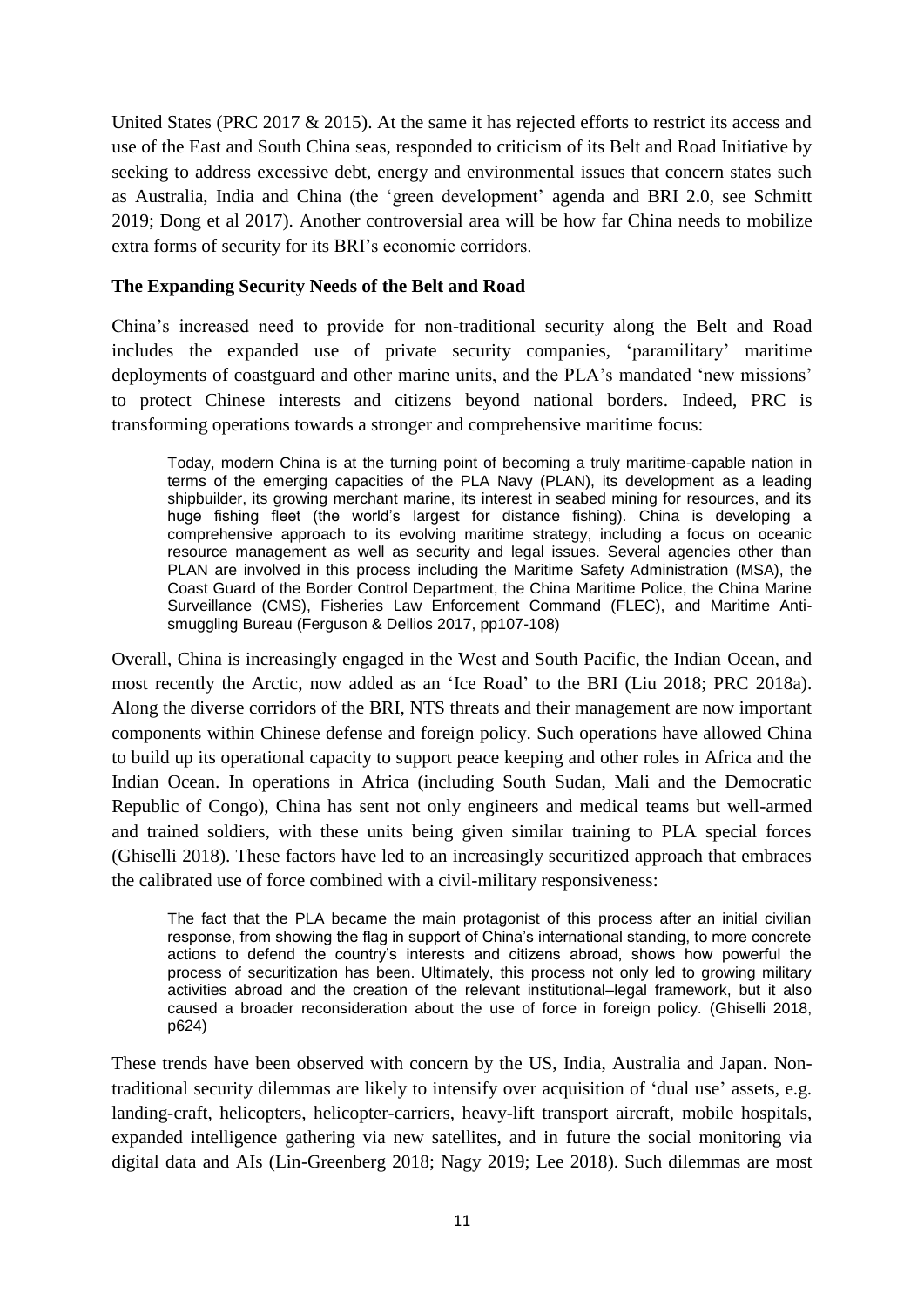intense when traditional security competition already exists, e.g. threat perceptions of Chinese military modernisation, expanded fields of operation in the Indian Ocean and parts of Africa, as well as an assertiveness in relation to Japanese and US challenges (Lin-Greenberg 2018). Access to its logistic base at Djibouti and port-fuelling agreements elsewhere in the Indian Ocean have long been seen as presaging a wider power projection capacity as the PLA Navy modernizes, or even as the ground work of a future network of dual-use bases (for such speculations, usually denied by host countries, see Brewster 2018).

Massive investment into the Maritime Silk Road and the BRI, initially over \$1.3 billion to be committed by various Chinese and multilateral banks such as the AIIA, demonstrates an increase in Chinese economic interests and activity across Eurasia, Southeast Asia, the South Pacific, and the Indian Ocean. These projects often cross, or are adjacent, to areas of recent or present instability, e.g. The New Eurasian Land Bridge Economic Corridor passes just north of Afghanistan and needs improved security in nearby Tajikistan, while the China-Pakistan Economic Corridor engages infrastructure projects in areas disputed by India and Pakistan, as well as crossing through troubled Balochistan in West Pakistan. China has some fifty BRI and AIIB projects underway in the Middle East, including a comprehensive strategic partnership with Egypt and a strong presence in the Suez Canal Economic Zone, and may consider further reconstruction aid and investment in Syria beyond the \$2 billion already pledged if the situation there stabilizes (Hemenway 2018; Ehteshami & Horesh 2017; Al-Tamimi 2017).

Although China mainly relies on host countries' military and policing capabilities, it has also expanded the role of private security companies (PSCs), which are still to develop the legal structure to allow for Chinese to operate in armed private secuirty roles overseas (Legarda & Nouwens 2018; Kai 2016a; Arduino 2016b). In 2014 Chinese firms probably spent up to \$8 billion on overseas security, while from 2017 several security providers, including the Chinese Overseas Security Group, China Security and Protection Group, Control Risks, Beijing Dewe Security Services, Hua Xin Zhong An and the Frontier Services group operated along parts of the BRI, usually working with local companies and training staff (Legarda & Nouwens 2018; Ferguson 2018; Reuters 2017c; Liu 2015). These groups have been involved in evacuations of Chinese workers (from Samarra, Iraq, 2014, from Juba, South Sudan, 2016), and even train for hostage rescue situations. However, there are certain risks in these trends:

Despite their nominally private status, Chinese private security companies tend to operate with the tacit support and encouragement of the Chinese government and are often staffed by former PLA officers with close, if indirect, ties to the Chinese authorities. This makes them complex, quasigovernmental international actors whose behavior is unregulated, since existing legal frameworks – both at the domestic and international level – do not clearly specify who is responsible for policing their operations. (Learda & Nouwens 2018, p4)

Overall, these trends suggest a heightened role for China in providing direct and indirect means to enhance security along the BRI, operating at an almost global level. To avoid parallel threat perceptions, China might in theory evolve into a net security provider as a shared good rather than a 'security problem' at the regional and global levels. Although this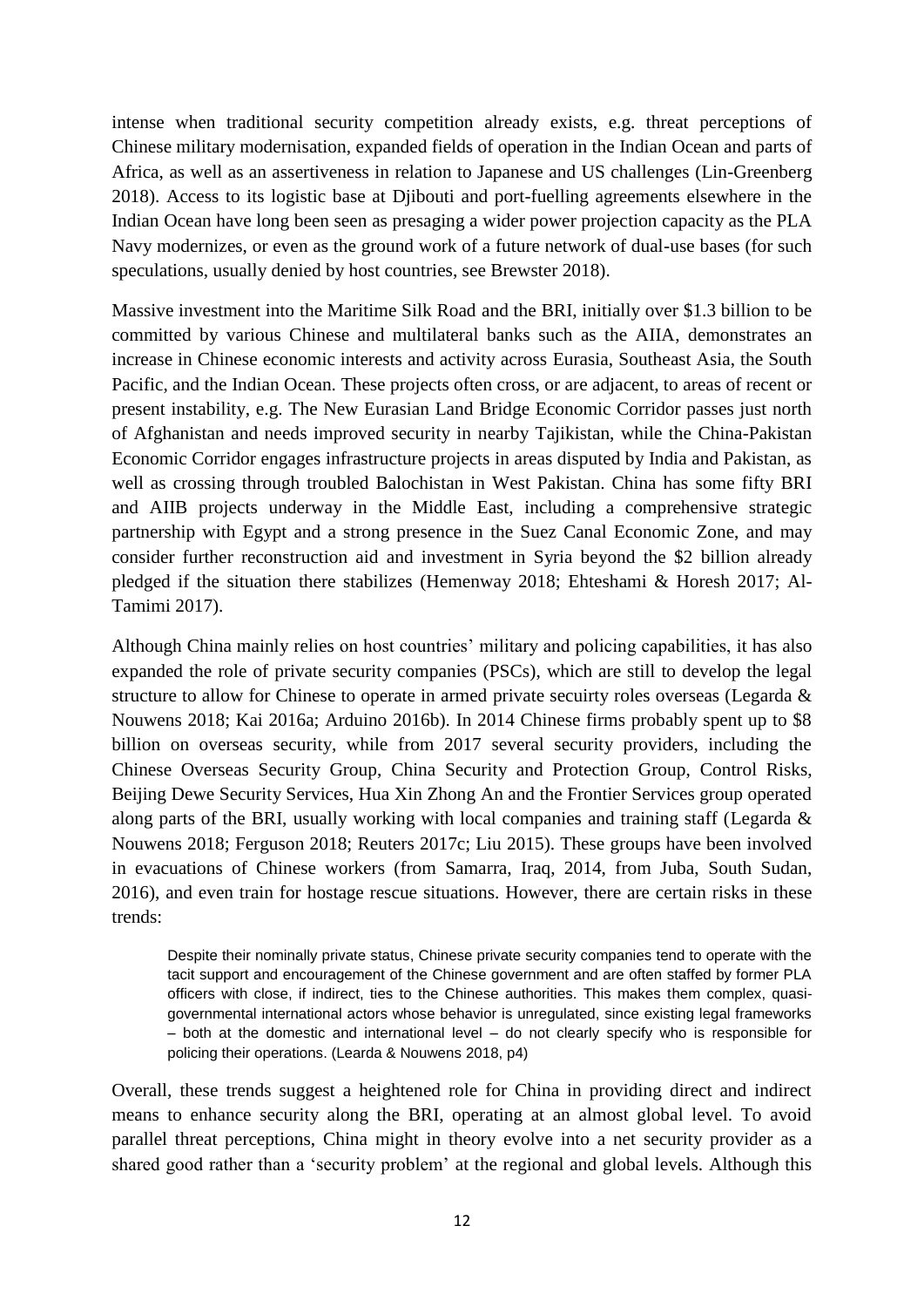may be possible to achieve with targeted partners such as Russia, Pakistan, and Kazakhstan, these enhanced operations have generated threat perceptions and an emerging security dilemma operating for NTS issues and how they are contained and controlled. We can see this most clearly when we turn back to the limits of Chinese and Japanese cooperation in these areas.

## **China and Japan as NTS Partners and Competitors**

Japan, via its historical expansion into mainland Asia in the early and mid-twentieth, and its place as the primary US ally in Asia in the  $21<sup>st</sup>$  century, find itself positioned as a strategic competitor with China. This adversarial relationship seems to be deepening in spite of strong trade flows (China was Japan's second largest trading partner in 2018) and past cycles of diplomacy aimed at improving relations. As we have already seen, both countries have been actively involved in anti-piracy operations in the Indian Ocean, and both have opened support bases in Djibouti, alongside other countries (MoD 2018b; Melvin 2019). These Japanese and Chinese maritime efforts can be seen as mutual shadowing and matching of extended deployment capacities in the Indian Ocean, in contrast to more direct forms of strategic deterrence in the East China Sea (Layton 2019; Hughes 2009 & 2004).

For both countries, NTS challenges has been an area where cooperation has been very active. Japan and China have both been subject to major natural disasters, and both have experienced major earthquakes that have led to mutual patterns of emergency relief, plus an active exchange of scientific information through government agencies (the China Earthquake Administration and the Japan Meteorological Agency) and several universities (Cui 2013). For example, China's 2008 Wenchuan earthquake disaster led to large-scale government, NGO and public responses from Japan:

Many people in China were touched by the fact that the support was obviously sincere and had been provided without delay. Given the historical distrust and animosity between China and Japan, the dedication and professionalism of the Japanese rescue and medical teams made a particularly positive impression. The story of Japanese help has become a significant factor in the improvement of the image of Japan in China. According to a survey taken shortly after the Wenchuan earthquake, 83.6% of Chinese liked Japan, a remarkable 73.6% increase compared to the previous survey. (Cui 2013, p876)

Overall environmental has been seen as a useful area for cooperation and dialogue between China and Japan, even acting as a kind of 'shock absorber' during period of cyclic tension between the two states (Cui 2013, p882).

However, strategic and tactical tensions have also been experienced in the midst of complex humanitarian disasters as well. Perhaps the clearest case of tensions over HADR can be seen during the response to the March 2011 Fukushima disaster which stretched Japanese and US humanitarian response mechanisms. These were closely observed by Russia and China, 'possibly allowing them to identify SDF skills and capabilities to balance against' (Lin-Greenberg 2018, p292). China did send a 15 member rescue team to the affected area, and offered immediate material aid such as fuel, tents and blankets, alongside aid mobilised by China's Red Cross (Cui 2013). However, further aid such as deployment of its PLAN Peace Ark hospital ship and special robots designed to operate in nuclear incidents were declined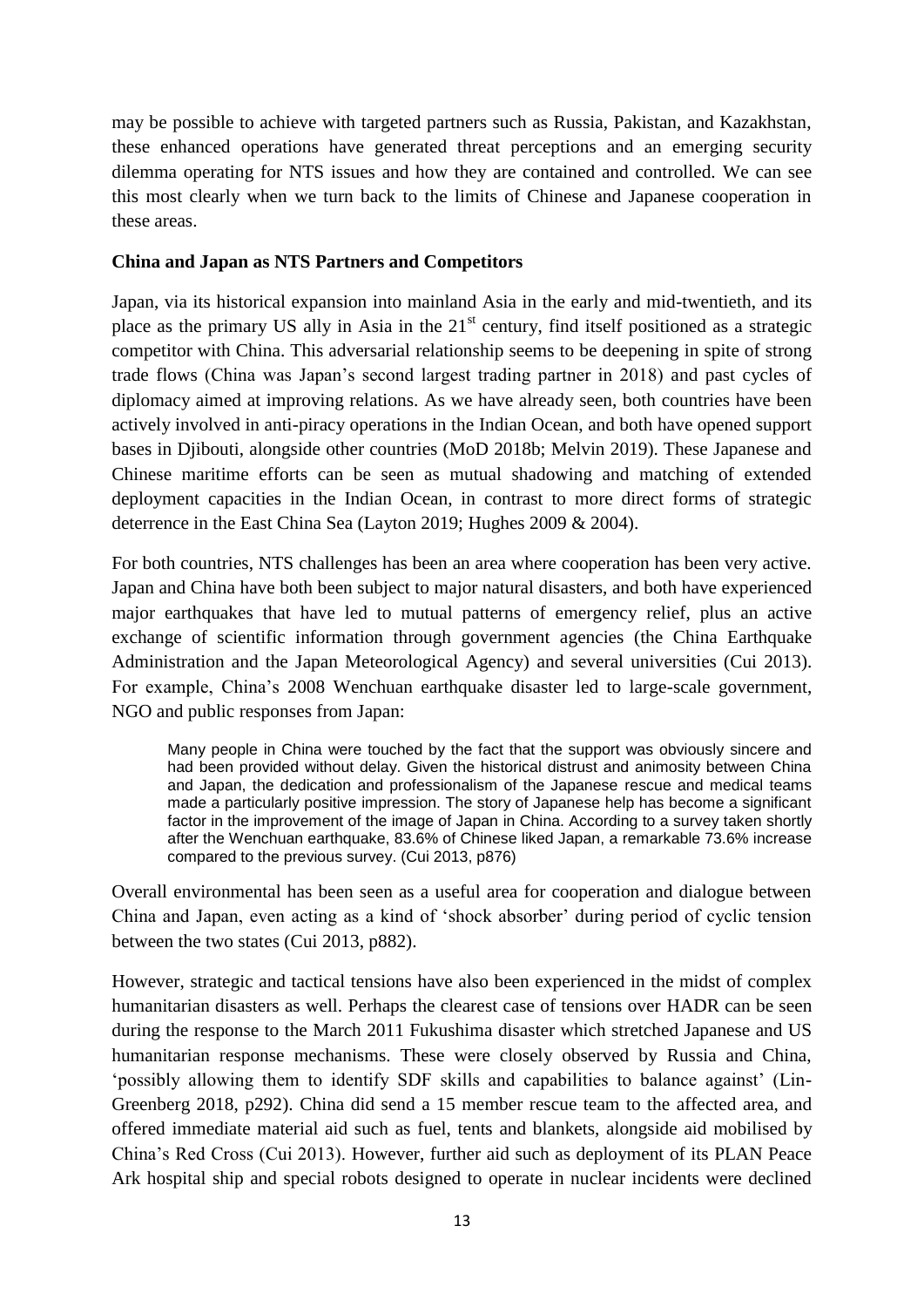(Lin-Greenberg 2018). Two other important factors were engaged in relation to the Fukushima crisis. First, Japan was disturbed by close surveillance of its operations by both Russia and China (Lin-Greenberg 2018). Second, Japan officials used the short-comings it experienced in the disaster to argue for the subsequent acquisition of dual-use mobile assets including Osprey aircraft and amphibious vessels. This would thereafter raise concern in China:

Because systems like airlift assets and amphibious ships can be used during both MOOTW and combat operations, Chinese officials and commentators have criticized Japan's post-3/11 acquisitions as evidence of Tokyo's aggressive intentions. A Chinese Defense Ministry spokesperson condemned Japan's 2013 decision to acquire RQ-4 reconnaissance aircraft [Global Hawk UAVs] and amphibious ships, arguing that Tokyo's actions "us[ed] the pretext of safeguarding Japan's own national security and regional peace for its military expansion." In recent years, China has stepped up its own development of remotely piloted reconnaissance aircraft and has continued to modernize its fleet of amphibious warfare ships, suggesting it is balancing against Japan's military expansion. (Lin-Greenberg 2018, p296, brackets added material).

China has since expanded its development of UAVs and modernized its amphibious warship capacities, suggesting ongoing balancing against Japan's military capacities. Recently this has included PRC's commissioning of 5 Type-071 large landing ships and the building of a new Type-075 amphibious assault vessel, while UAVs, such as SULA30 reconnaissance and Sea Cavalry SD-40 drones, are being developed and increasingly acquired for surveillance, reconnaissance and limited strike roles (Hackett et al. 2019; Lin-Greenberg 2018).

## **Conclusion: Inclusive Multilayered Security Rather than Pre-emption**

The well-known problem for NTS is that it reconstructs the field of possible 'threats', thereby expanding potentially inappropriate solutions derived from conflict experiences and military operations to developmental and environmental problems (Chiselli 2018). One noted example of this was the shift of Plan Colombia from its wider developmental, crop substitution and policing origins (as originally planned in the late 1990s) towards a 'war on drugs' model that ended up escalating regional violence, leading to an intensified 'irrational war' model that Colombia would take decades years to moderate (Richani 2005). Excluding the South China Sea and the East China Sea, where direct territorial claims are in conflict, competition in the Indian Ocean is indirect, concerned with the ongoing presence of naval forces, access to ports, and the relative power projection and soft power influence of India, Japan, China, the US, and to a lesser degree other states (Australia and Indonesia). In such a setting 'even the most-benign military deployments can amplify mistrust and arms racing, suggesting that capabilities – rather than intentions – play a more significant role in driving competition between rivals" (Lin-Greenberg 2018, p283).

Solutions to these problems are simple in theory but complex in application. They rest on two approaches: where force it is required this should function through UN or multilateral institutions, and where force is not required there should be a shift towards de-militarization of responses even when they viewed as security issues (Cui 2013). For example, a response to high levels of piracy requires responses requires armed, sea-going vessels to deter, destroy or capture raiding pirates, often moving beyond EEZs into open seas. Over the last two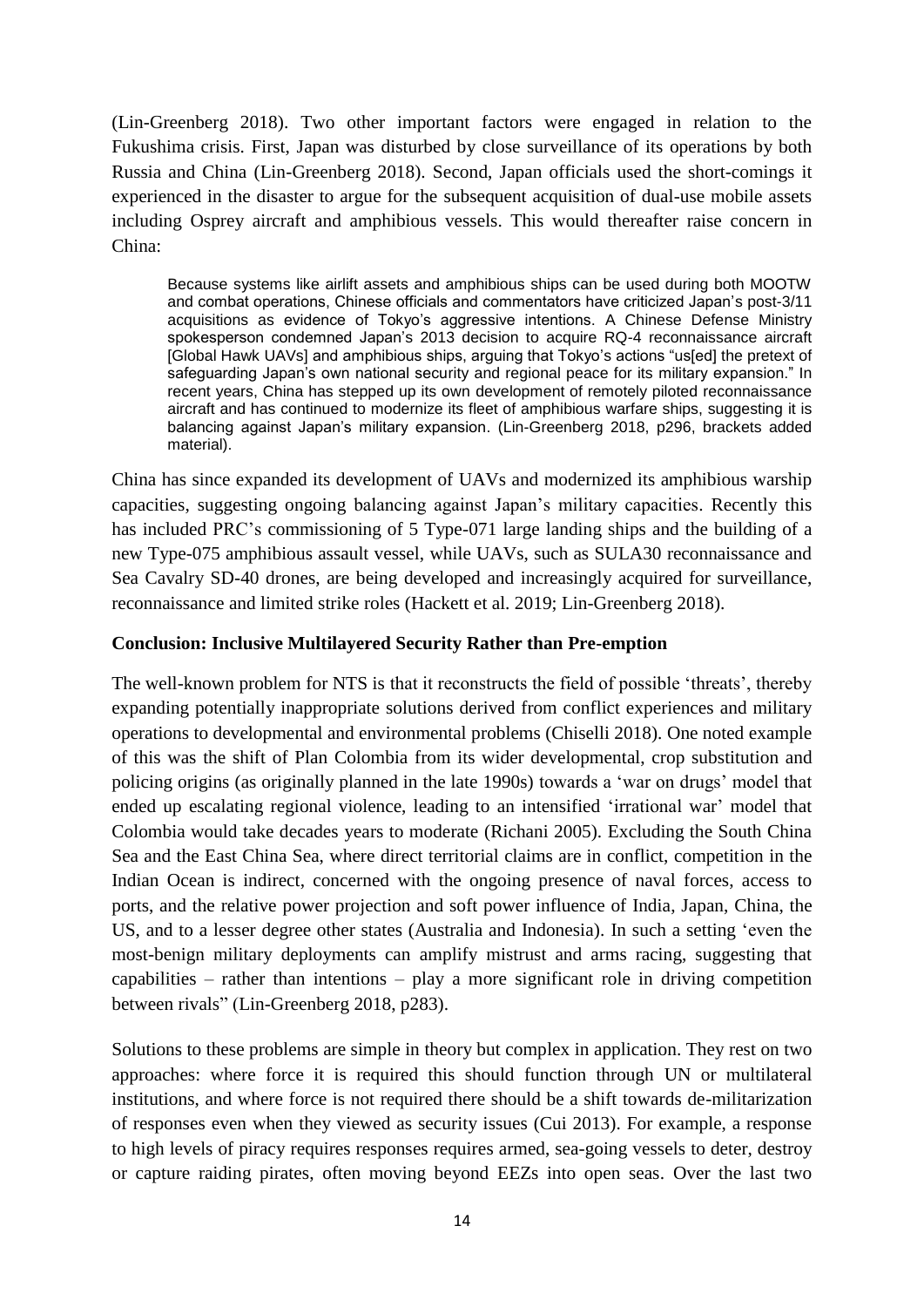decades, this has forced the creation of mixed international flotillas, engaging NATO, EU, and Indo-Pacific navies, as well as regional frameworks such as the Regional Cooperation Agreement on Combating Piracy and Armed Robbery against ships in Asia (ReCAAP). Through such frameworks, US, Japanese, Indian, Australian and Chinese naval forces (ReCAAP now has 20 member states) have become shared responders to pirate attacks, and do provide improved SLOC security, while the UN, the African Union and the EU have worked on reducing the land-based causes of piracy.

However, individual, uncoordinated task forces operating in remote oceans can equally be seen as power projection demonstrations rather than net security providers. Even when they are designed to protect regional shipping, they still run the risk of being seen to wave the flag of national capacities. Instead, military forces should clearly distinguish and announce SLOC patrols operations versus other kinds of military exercises. Likewise, care needs to be taken to reduce reactive and competitive factors coming into play when framing MOOTW and HADR operations, with clear public diplomacy shaped to reduce cycles of follow-on competition (Lin-Greenberg 2018). Where possible, such operation should avoid deployment into sensitive regions and be used to build wider people-to-people relations, e.g. via the coordinated deployment of multinational civilian responders (Cui 2013).

Where major military force is not needed, there is a need to rapidly de-militarize operations after the initial period of emergency deployment. In part this can be done by the handover of tasks to other government agencies as well as UN, civilian, NGO and aid groups (30,000 civil society groups are now registered or liaising with the UN at different levels, see Ha 2015). It also requires an improved flow from emergency and disaster response to aid, reconstruction, and then developmental phases (Ha 2015). Only the early part of these tasks can be undertaken by HADR or MOOTW responses, though cooperation is also run through multilateral frameworks such as the UN Office for the Coordination of Humanitarian Affairs (OCHA) and ASEAN's Coordinating Centre for Humanitarian Assistance (AHA), with global preventive measures being developed through the United Nations Office for Disaster Risk Reduction (UNDRR) and Sendai Framework for Disaster Risk Reduction (from 2015). De-militarization requires a widening of cooperation beyond the involved militaries to other agencies, and a deepening towards cooperation among non-state actors, NGOs, civil society and volunteer groups, thus enhancing people-to-people engagement (Cui 2013). In most cases, the aim should be to first demilitarize and where possible de-securitize responses as they come under effective international management.

Traditionally, NTS and humanitarian operations were seen as areas where cooperation was more likely than competition, and soft power easy to accrue through constructive use of military assets. However, given the complex geopolitical and geo-economic contexts of the Indo-Pacific and divided reactions to the Belt and Road Initiative, these assumptions need further investigation (Lin-Greenberg 2018). India, Australia, the US and to some degree Japan have remained highly critical of the lack of transparency and multilateral accountability found in many BRI projects. Beyond specific concerns such as environmental standards and levels of debt for poor and small countries, there is also concern about the geopolitical leverage China gains by leading a project that might transform at least three continents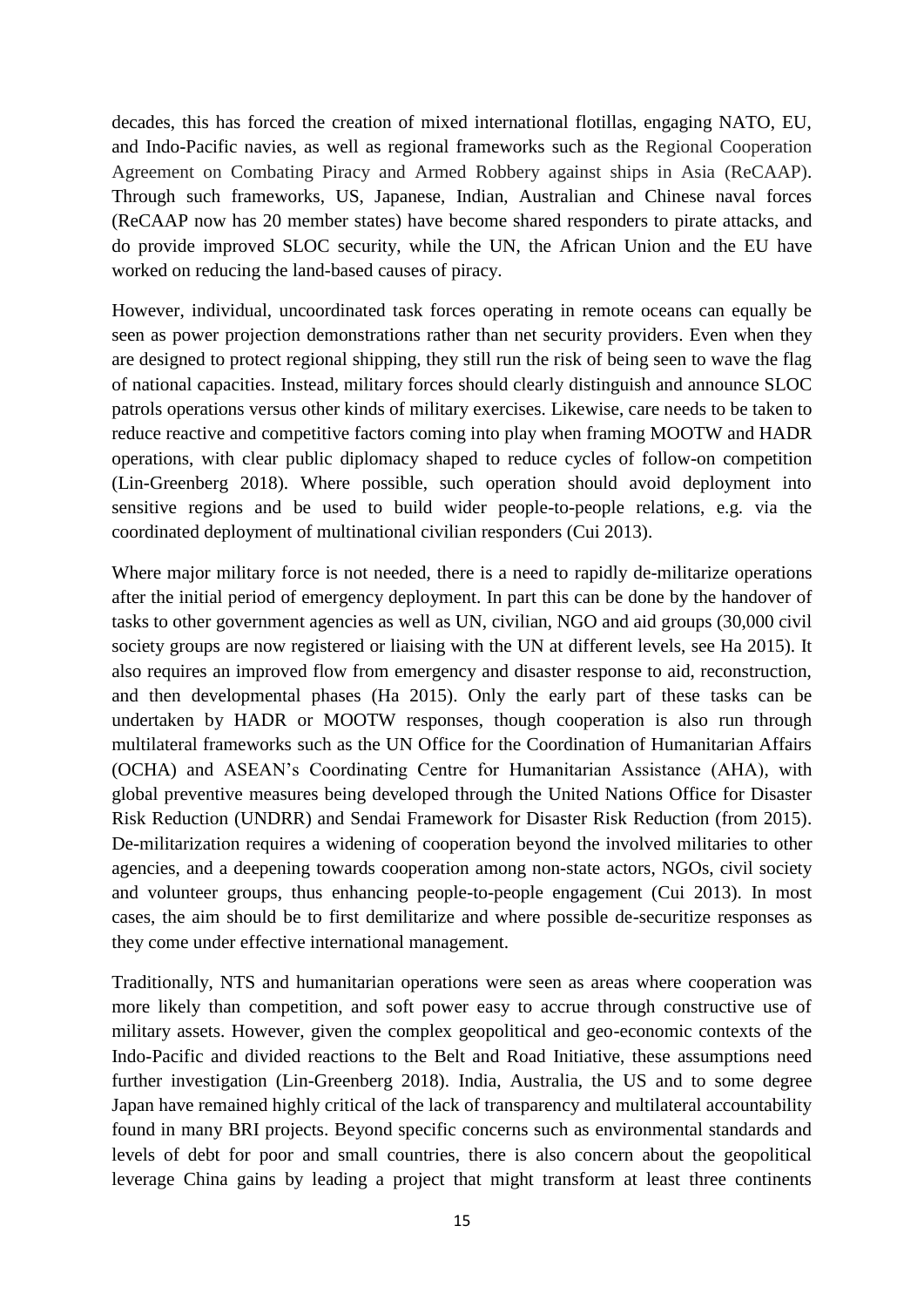Ghiasy & Zhou 2017). In such a setting, even logical provisions against NTS threats along BRI corridors become two-edge swords, strengthening a web of security relationships in which China is the senior partner. Given the rising geopolitical tensions between the major powers of the Indo-Pacific, it is time for a calibrated review of the use of military diplomacy and HADR operation among competing states.

## **Bibliography**

Albert, Mathias & Buzan, Barry (2011) "Securitization, Sectors and Functional Differentiation", *Security Dialogue, Vol. 42 nos 4-5*, 2011, pp412-425

Al-Tamimi, Naser (2017) "Belt and Road Initiative: The Middle East's Growing Role?", *Al Arabiya English*, 17 May 2017 [http://english.alarabiya.net/en/views/news/middle-east/2017/05/17/Belt-Roadinitiative-The-Middle-East-s-growing-role-.html]

Arduino, Alessandro (2016) "Security in One Belt One Road: Singapore's Role in Training Expertise," *RSIS Commentary no. 125*, 25 May 2016

ASEAN (2002) *Joint Declaration on Cooperation in the Field of Non-traditional Security Issues*, 6th ASEAN-China Summit Phnom Penh, 4 November 2002 [http://asean.org/?static\_post=jointdeclaration-of-asean-and-china-on-cooperation-in-the-field-of-non-traditional-security-issues-6thasean-china-summit-phnom-penh-4-november-2002-2]

Austin, Greg (2019) "China's Assault on South China Sea Fisheries: Doing the Maths", *The Strategist*, 7 February 2019 [https://www.aspistrategist.org.au/chinas-assault-on-south-china-seafisheries-doing-the-maths/]

Baldino, Daniel & Carr, Andrew (2018) "Defence Diplomacy and the Australian Defence Force: Smokescreen or Strategy?", *Australian Journal of International Affairs, Vol. 70 no. 2*, 2016, pp139- 158 [http://dx.doi.org/10.1080/10357718.2015.1113229]

Beri, Ruchita(2017) "Asia Africa Growth Corridor: Towards a Shared Philosophy", *Africa Trends* (ISDA), January-June 2017 [https://idsa.in/africatrends/asia-africa-growth-corridor-rberi]

Brewster, David (2018) "China's New Network of Indian Ocean Bases", *The Interpreter*, 20 January 2018 [https://www.lowyinstitute.org/the-interpreter/chinas-new-network-indian-ocean-bases]

Brinza, Andreea (2018) "Japan's Belt and Road Balancing Act", *The Diplomat*, 8 November 2018 [https://thediplomat.com/2018/11/japans-belt-and-road-balancing-act/]

Burke, Matthew & Ichihashi, Aya (2019) "Japanese Jet Scrambles Increased Sharply in FY 2018 in Response to China", *Stars & Stripes*, 30 April 2019 [https://www.stripes.com/news/pacific/japanesejet-scrambles-increased-sharply-in-fy-2018-in-response-to-china-1.579002]

Charap, Samuel et al. (2017) "Russia and China: A New Model of Great Power Relations," *Survival, Vol. 59 no.1*, February-March 2017, pp25-42

Chipman, John (2017) (dir*.) The Military Balance 2017*, London, IISS, 2017

Connolly, Peter (2018) "Chinese Evacuations and Power Projection (Part1): Overseas Citizen Protection", *The Strategist*, 12 December 2018 [https://www.aspistrategist.org.au/chineseevacuations-and-power-projection-part-1-overseas-citizen-protection/]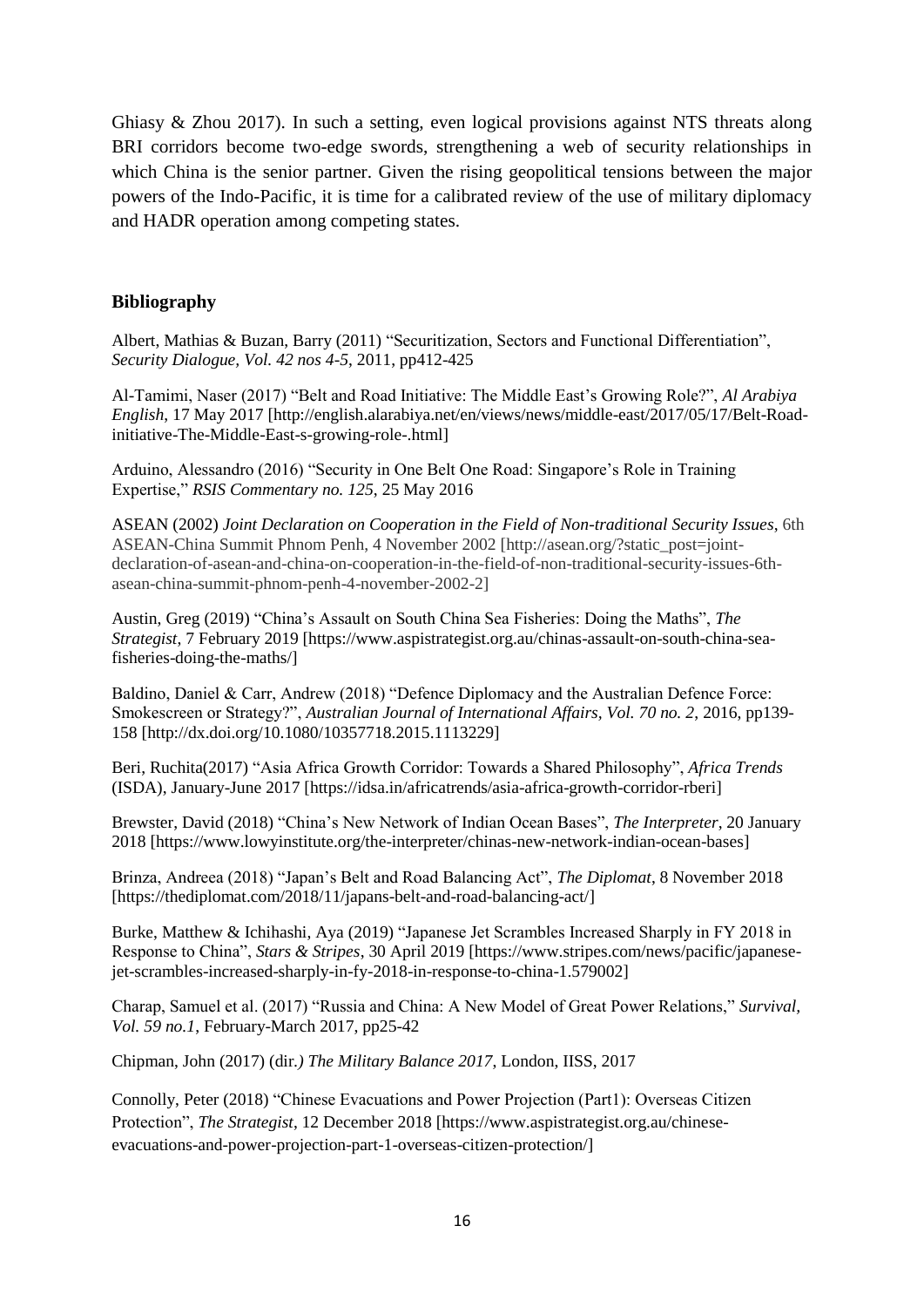CSCAP (2017) *Indonesia's Maritime Concept: Intent, Implications and Cooperation*, Aus-CSCAP, 44th Meeting, Canberra, 24 August 2016, published April 2017 [http://sdsc.bellschool.anu.edu.au/sites/default/files/publications/attachments/2017-04/report- \_as\_posted-\_2\_dec.pdf]

Cui, Shunji & Buzan, Barry (2016) "Great Power Management in International Society," The *Chinese Journal of International Politics*, 2016, pp181-210 [DOI: 10.1093/cjip/pow005]

Dellios, Rosita and R. James Ferguson (2017) 'The Human Security Dimension of China's Belt and Road Initiative', *Journal of Management and Sustainability*, *Vol. 7, No. 3*, pp48- 62 [doi:10.5539/jms.v7n3p48 URL: http://doi.org/10.5539/jms.v7n3p48]

Dong, Suocheng et al. (2017) "Green Development Modes of the Belt and Road", *Geography, Environment, Sustainability (GES Journal), Vol. 10 no. 1*, 2017, pp53-69 [DOI: 10.24057/2071-9388- 2017-10-1-53-69]

Donor Tracker (2019) "Japan Donor Profile", Profile Accessed 30 March 2019 [https://donortracker.org/country/japan]

DoS (2014) "US-China Strategic and Economic Dialogue Outcomes of the Strategic Track", U.S. Department of State, 14 July 2014 [http://www.state.gov/r/pa/prs/ps/2014/07/229239.htm]

Ehteshami, Anoushiravan & Horesh, Niv (eds) (2017) *China's Presence in the Middle East: Implications of the One Belt One Road Initiative*, London: Routledge, 2017

Envall, H.D.P. (2018) "The 'Abe Doctrine': Japan's New Regional Realism*", International Relations of the Asia Pacific*, 4 June 2018 [https://doi.org/10.1093/irap/lcy014]

Fan, Gaoyue & Char, James (2019) *Introduction to China's Military Operations Other Than War*, RSIS Policy Report, February 2019 [https://www.rsis.edu.sg/wpcontent/uploads/2019/02/PR190225\_Introduction-to-Chinas-Military-Operations-Other-than-War.pdf]

Ferguson, R. James (2018) *China's Eurasian Dilemmas: Roads and Risks for a Sustainable Global Power*, Cheltenham: Edward Elgar Publishing, 2018

Ferguson, R. James & Dellios, Rosita (2017) *The Politics and Philosophy of Chinese Power: The Timeless and the Timely*, Lanham: Lexington Books, 2017

Ghiasy, Richard & Zhou, Jiayi (2017) *The Silk Road Economic Belt: Considering Security Implications and EU-China Cooperation Prospects*, Solna, SIPRI, 2017 [https://www.sipri.org/sites/default/files/The-Silk-Road-Economic-Belt.pdf]

Ghiselli, A. (2015) "The Belt, the Road and the PLA," *China Brief, Vol. 15, no. 20*, 19 October 2019 [https://jamestown.org/program/the-belt-the-road-and-the-pla/]

Ghiselli, Andrea (2018) "Diplomatic Opportunities and Rising Threats: The Expanding Role of Non-Traditional Security in Chinese Foreign and Security Policy", *Journal of Contemporary China, Vol. 27 Issue112*, pp611-625, [https://doi.org/10.1080/10670564.2018.1433584] [pdf in directory]

Gill, Japhish S. & Mitra, Ryan (2018) India's Indo-Pacific Strategy: Understanding India's Spheres of Influence", *SIR Journal of International Relations*, 5 July 2018 [http://www.sirjournal.org/research/2018/7/5/indias-indo-pacific-strategy-understanding-indiasspheres-of-influence]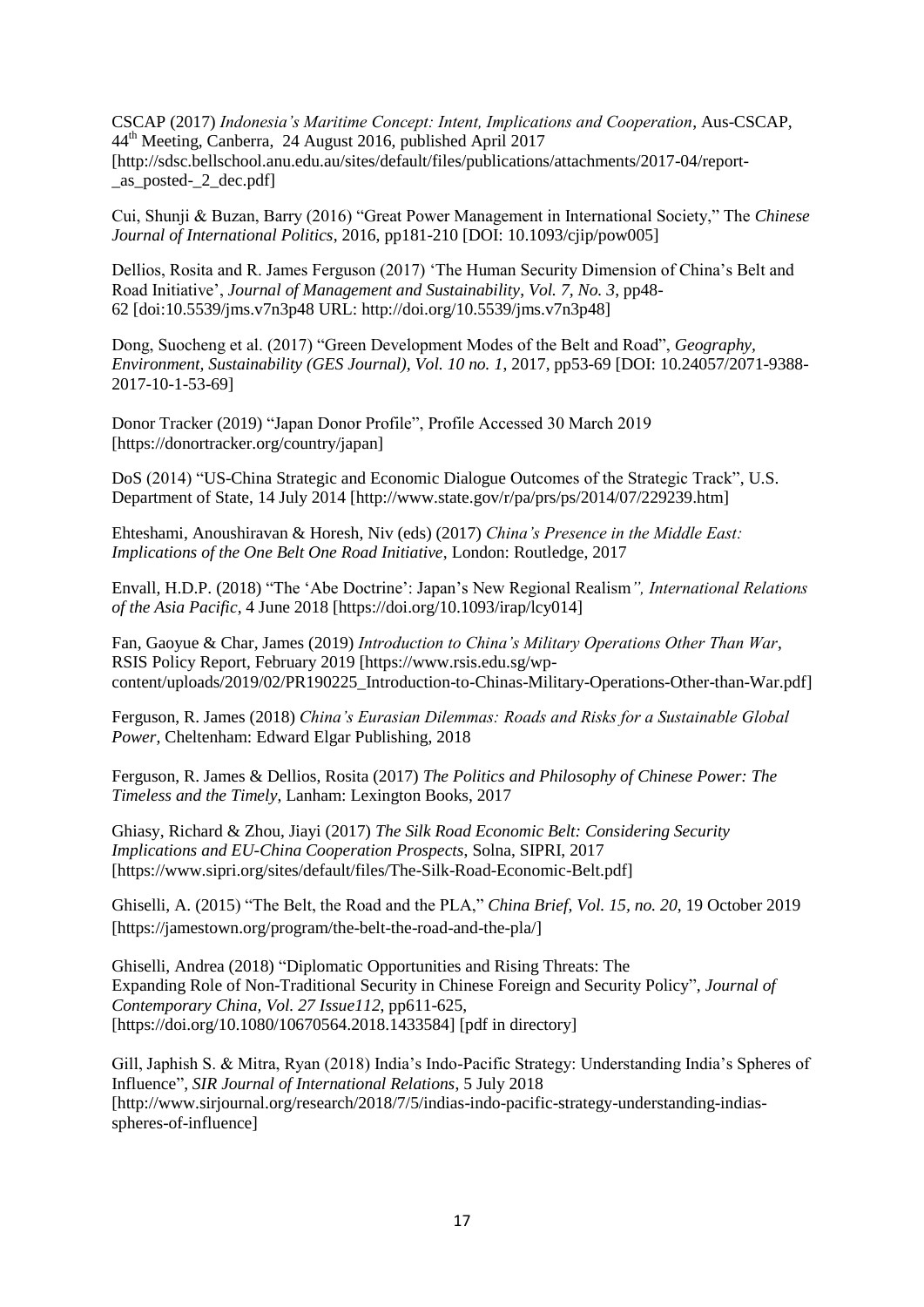Ha, Myoo-Man (2015) "Four Models on Globalizing Disaster Management in the Asia-Pacific Region: A Comparative Perspective", *The Pacific Review, Vol. 28 no 2*, 2015, pp211-235 [https://doi.org/10.1080/09512748.2014.995123]

Hackett, James et al. (2019) (eds) *The Military Balance 2019*, London: IISS, 2019

Heath, Timothy R. (2018) *China's Pursuit of Overseas Security*, Santa Monica: Rand Corporation, 2018

[https://www.rand.org/content/dam/rand/pubs/research\_reports/RR2200/RR2271/RAND\_RR2271.pdf  $\mathbf{I}$ 

Hein, Robert (2017) "Options to Counter Piracy in the Horn of Africa", *Real Clear Defense*, 20 June 2017

[https://www.realcleardefense.com/articles/2017/06/20/options\_to\_counter\_piracy\_in\_the\_horn\_of\_af rica\_111625.html]

Hemenway, Dan (2018) "Chinese Strategic Engagement with Assad's Syria", *Atlantic Council, Syria Source,* 21 December 2018 [https://www.atlanticcouncil.org/blogs/syriasource/chinese-strategicengagement-with-assad-s-syria]

Hofman, Irna (2016) "Politics or Profits Along the 'Silk Road': What Drives Chinese Farms in Tajikistan and Helps Them Thrive", *Eurasian Geography and Economics, Vol 57 no. 3*, 2016, pp457- 481 [https://doi.org/10.1080/15387216.2016.1238313]

Hughes, Christopher (2004) *Japan's Re-Emergence as a 'Normal' Military Power,* London: IISS, Adelphi Paper 368-9, 2004

Hughes, Christopher W. (2009) *Japan's Remilitarization*, London: IISS, 2009

IISS (2015) "Japan's Defence Budget Bolsters Military Roles", *Strategic Comments, Vol. 21 Comment 2*, February 2015

ISDP (2018) *China's Role in UN Peacekeeping*, Institute for Security and Development Policy Backgrounder, March 2018 [http://isdp.eu/content/uploads/2018/03/PRC-Peacekeeping-Backgrounder.pdf]

*Japan Times* (2015) "New ODA Policy Raises Risks", 20 January 2015 [http://www.japantimes.co.jp/opinion/2015/01/30/editorials/new-oda-policy-raisesrisks/#.Va7tcfmqpBc]

JICA (2016) "Japan's ODA," *JICA Annual Report,* Japan International Cooperation Agency, 2016 [https://www.jica.go.jp/english/publications/reports/annual/2016/c8h0vm0000aj21ozatt/2016\_05.pdf]

JICA (2018) "Looking Ahead to TICAD in 2019: A Japanese Initiative for a Prosperous and Healthy Africa", Japan International Cooperation Agency, July 2018 [https://www.jica.go.jp/english/publications/j-world/1807\_04.html]

Kai, Boh Ze (2016) "One Belt, One Road, One Singapore – Analysis," *Eurasia Review*, 13 April 2016 [http://www.eurasiareview.com/13042016-one-belt-one-road-one-singapore-analysis/]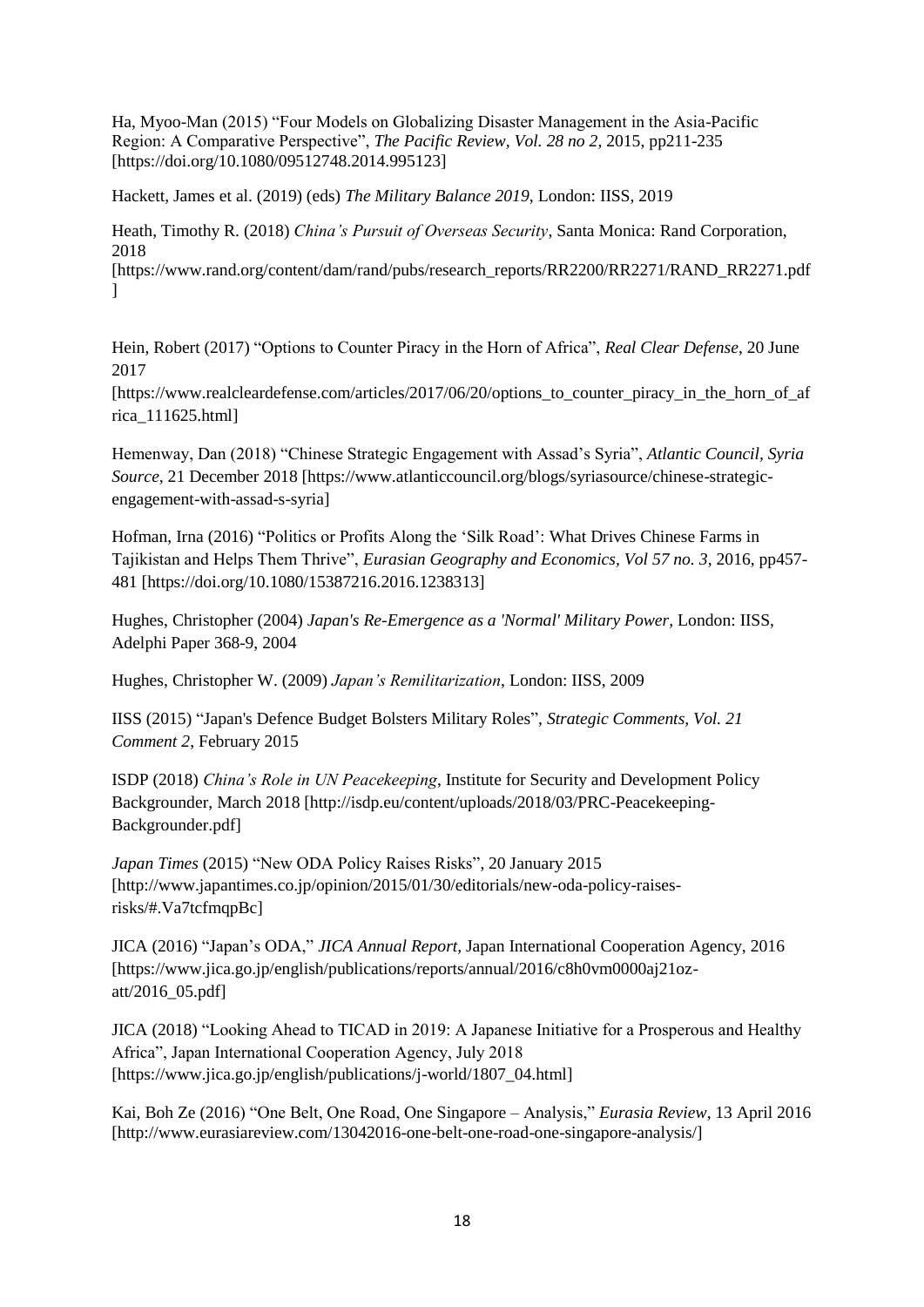Kamolvej, Tavida (2019) "Disaster Management: Can ASEAN Be A Global Leader?" *RSIS Commentary No. 90*, 8 May 2019 [https://www.rsis.edu.sg/wpcontent/uploads/2019/05/CO19090.pdf]

Kirsten, Rikki "Australia-Japan Cooperation: Changing Japanese Security Norms," *Australian Outlook*, 3 March 2016 [http://www.internationalaffairs.org.au/australian\_outlook/australia-japancooperation-changing-japanese-security-norms/]

Kyodo (2014) "ODA for Foreign Armies Mulled", The Japan Times, 24 May 2014 [http://www.japantimes.co.jp/news/2014/05/24/national/politics-diplomacy/oda-for-foreign-armiesmulled/#.U4vYIPmSwQo]

Kyodo (2016) "Japan to Increase Aid to Asia Amid China's Growing Maritime," *The Japan Times*, 9 March 2016 [http://www.japantimes.co.jp/news/2016/03/09/national/politics-diplomacy/japanincrease-aid-asia-amid-chinas-growing-maritime-assertiveness/#.V1PkxPl95hF]

Layton, Peter (2019) "Japan's Very Busy Fighter Force", *The Interpreter*, 3 April 2019 [https://www.lowyinstitute.org/the-interpreter/japan-s-very-busy-fighter-force]

Legarda, Helena & Nouwens, Meia (2018) "Guardians of the Belt and Road: The Internationalization of China's Private Security Companies", *MERICS China Monitor*, 16 August 2018 [https://www.merics.org/sites/default/files/2018-08/180815\_ChinaMonitor\_Guardians\_final.pdf]

Lewis, Leo (2017) "Abe Sets 2020 Target to Revise Japan's Pacifist Constitution," *Financial Times*, 3 May 2017 [https://www.ft.com/content/a4d2aaa0-2fd9-11e7-9555-23ef563ecf9a]

Lin-Greenberg, Erik (2018) "Non-Traditional Security Dilemmas: Can Military Operations other than War Intensify Security Competition in Asia?:, *Asian Security, Vol. 14 no. 3*, 2018, pp282-302 [DOI: 10.1080/14799855.2017.1414044]

Lee, Kai-Fu (2018) *AI Superpowers: China, Silicon Valley, and the New World Order*, N.Y.: Houghton Mifflin Harcourt, 2018

Liu, Nengye (2018) "Will China Build a Green Belt and Road in the Arctic," *Review of European, Comparative & International Environmental Law*, *Vol. 27no. 1,* April 2018, pp.55-62 [DOI: 10.1111/reel.12238]

Liu, Xin (2015) "Private Security Companies Struggle to Go Abroad Due to Legal Restrictions," *Global Times*, 23 December 2015 [http://www.globaltimes.cn/content/960208.shtml]

MacIntyre, John (2012) "Japan's Strategy of Dynamic Deterrence and Defense Forces", *JFQ, Issue 62, Second quarter*, 2012, pp81-89 [http://www.ndu.edu/press/lib/pdf/jfq-65/JFQ-65\_81- 89\_MacIntyre.pdf]

Martel, Stéphanie (2017) "From ambiguity to contestation: discourse(s) of non-traditional security in the ASEAN community", *The Pacific Review, Vol. 30 no. 4*, 2017, pp549- 565 [DOI:10.1080/09512748.2016.1264462]

Matsuoka, Misato "Japan's Development Cooperation Charter: Towards Proactive Pacificism," *Academia*, 21 December 2016

[https://www.academia.edu/29360602/Japans\_Development\_Cooperation\_Charter\_Towards\_Proactiv e\_Pacifism - MUN\_Planet\_21.10.2016]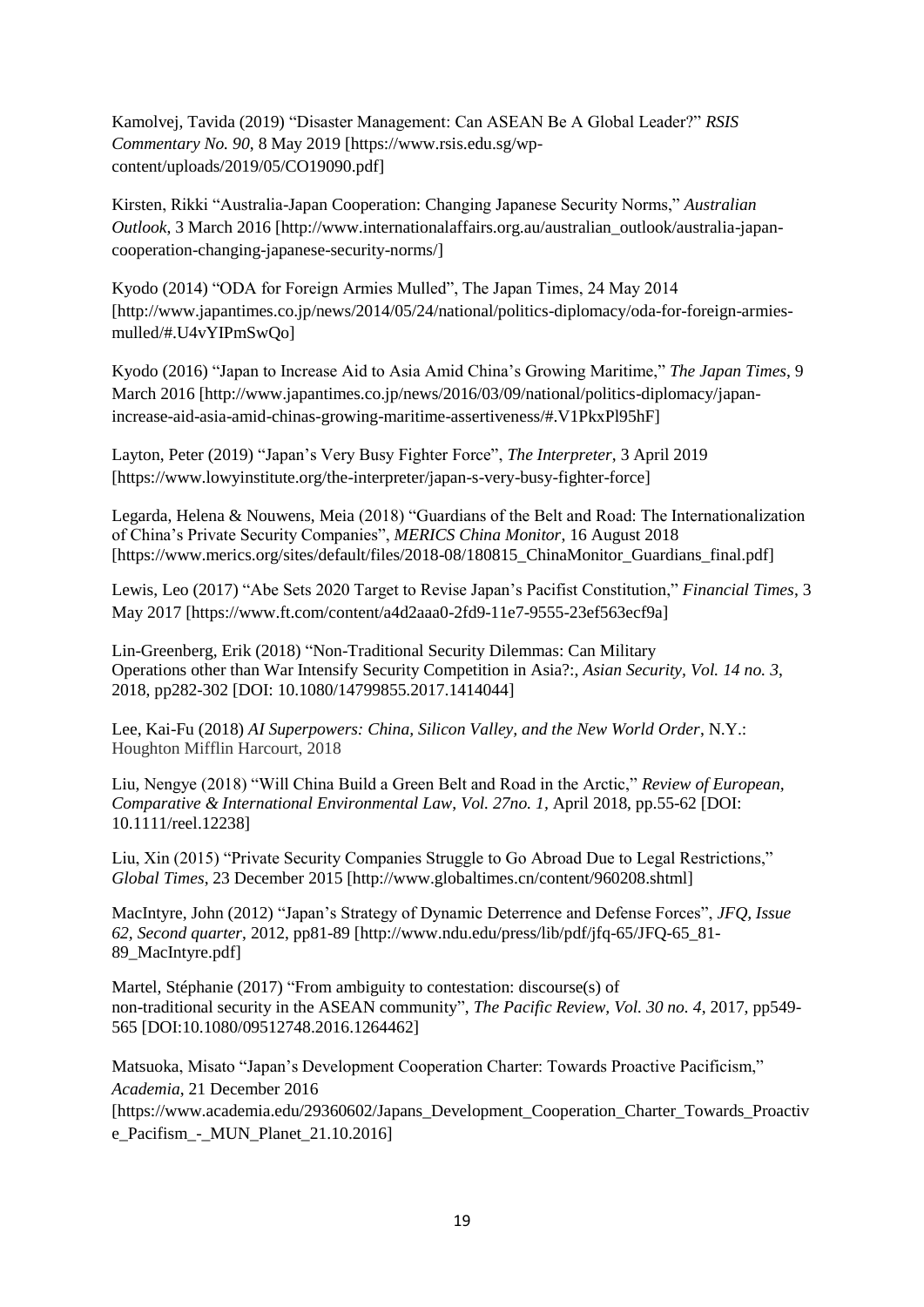McClory, Jonathan et al. (2016) *The Soft Power 30, A Global Ranking of Soft Power*, London, Portland, 2016 [http://softpower30.portland-communications.com/wpcontent/themes/softpower/pdfs/the\_soft\_power\_30.pdf]

McClory, Jonathan et al. (2018) *The Soft Power 30: A Global Ranking of Soft Power 2018*, London, Portland, 2018 [https://softpower30.com/wp-content/uploads/2018/07/The-Soft-Power-30-Report-2018.pdf]

Melvin, Neil (2019) *The Foreign Military Presence in the Horn of Africa Region*, SIPRI Background Paper, April 2019 [https://www.sipri.org/sites/default/files/2019-04/sipribp1904.pdf]

MoD (2011) "Two Decades of International Cooperation: A Look Back on 20 years of SDF Activities Abroad", Japan Defense Focus, No. 24, December 2011 [https://www.mod.go.jp/e/jdf/no24/specialfeature01.html

MoD (2014) *Defense of Japan 2014*, Annual White Paper, Ministry of Defense, E-Book, 2014 [http://www.mod.go.jp/e/publ/w\_paper/2014.html]

MoD (2016) *Defense of Japan 2016*, Japan, Annual White Paper, Ministry of Defense E-Pub, 2016 [http://www.mod.go.jp/e/publ/w\_paper/2016.html]

MoD *Defense of Japan 2016*, Japan, Ministry of Defense, Annual White Paper, E-Pub, 2016 [http://www.mod.go.jp/e/publ/w\_paper/2016.html]

MoD (2018a) *Defense of Japan 2018*, Japan, Ministry of Defense, Digest, 2018 [https://www.mod.go.jp/e/publ/w\_paper/pdf/2018/DOJ2018\_Digest\_1204.pdf]

MoD (2018b) *National Defense Program Guidelines for FY 2019 and Beyond*, Ministry of Defence (Japan), 18 December 2018 [https://www.mod.go.jp/j/approach/agenda/guideline/2019/pdf/20181218\_e.pdf]

MOFA (2015a) *Priority Policy for Development Cooperation*, Japan, International Cooperation Bureau, Ministry of Foreign Affairs (Japan), April 2015a [http://www.mofa.go.jp/files/000082915.pdf]

MOFA (2015b) *Cabinet Decision on the Development Cooperation Charter*, Ministry of Foreign Affairs (Japan), April 2015b [https://www.mofa.go.jp/files/000067701.pdf]

Nagy, Stephen (2019) "High-Tech Domination and the US-China Trade War: AI Is Cheapening Authoritarian Governance", *Geopolitical Monitor*, 11 Feb. 2019, [https://www.geopoliticalmonitor.com/high-tech-domination-and-the-us-china-trade-war-ai-ischeapening-authoritarian-governance/]

Nye, Joseph S. (2004a) " Soft power and American foreign policy", *Political Science Quarterly, 19 no. 2,* Summer 2004a, pp255-270

Nye, Joseph, S. (2004b) *Soft Power: The Means to Success in World Politics*, NY: Public Affairs, 2004b

Nye, Joseph S. (2008) "Recovering American Leadership", *Survival, Volume 50 no. 1*, February 2008, pp55-68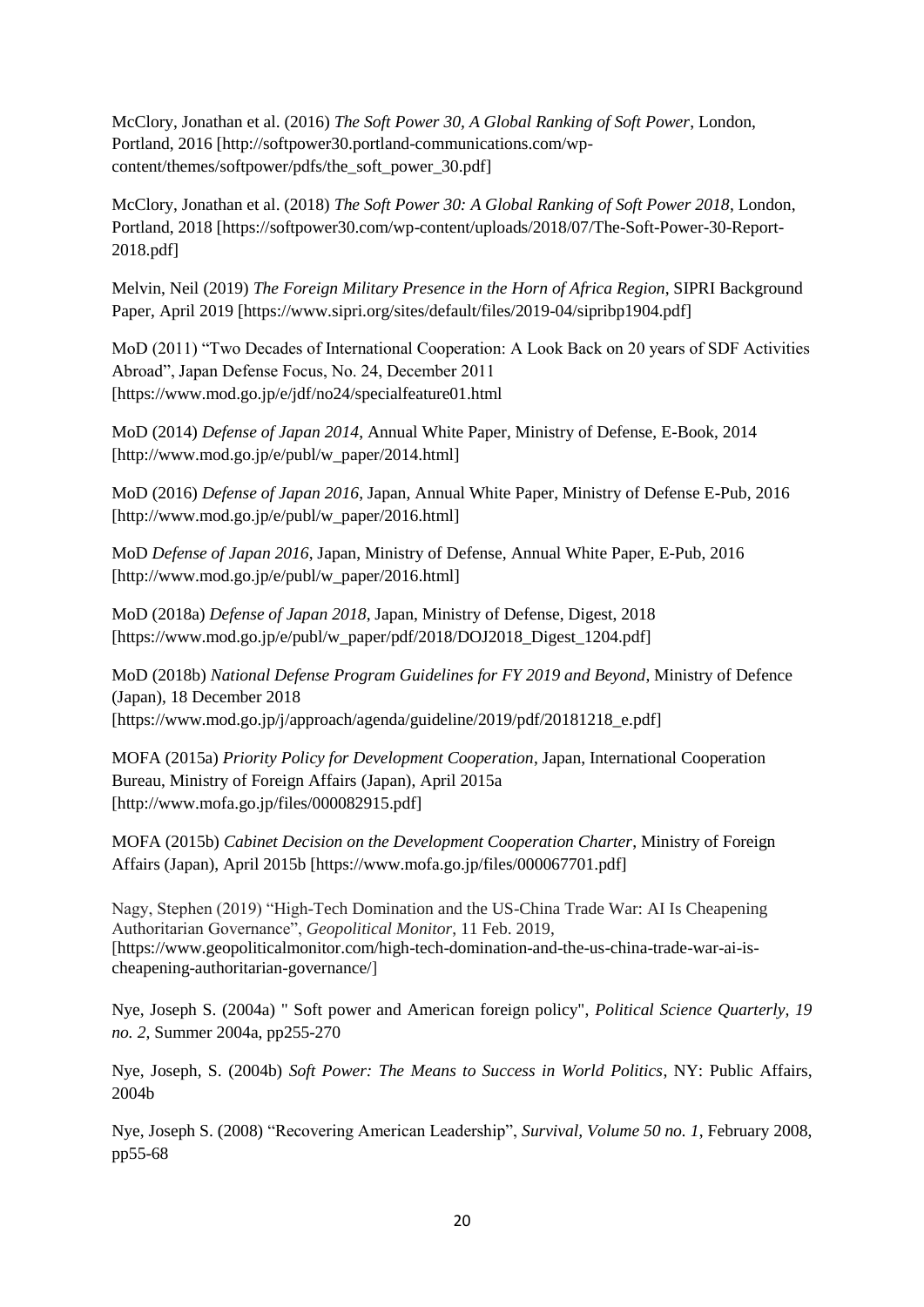Nye, Joseph S. (2009) "Get Smart: Combing hard and Soft Power", *Foreign Affairs*, July/August 2009 [Access via http://www.foreignaffairs.com/articles/65163/joseph-s-nye-jr/get-smart]

Nye, Joseph S. (2013) "What China and Russia Don't Get About Soft Power*", Foreign Policy*, 29 April 2013 [http://www.foreignpolicy.com/articles/2013/04/29/what\_china\_and\_russia\_don\_t\_get\_about\_soft\_po wer

Parameswaran, Prashanth (2017) "What's With Indonesia's 'Big' Military Exercise Near the South China Sea," *The Diplomat*, 23 May 2017 [http://thediplomat.com/2017/05/whats-with-indonesias-bigmilitary-exercise-near-the-south-china-sea/]

Pennisi di Floristella, Angela (2016) "Risk society and ASEAN: a new approach to disaster management," *The Pacific Review, 29 vol. 2*, 2016, pp283-305

Platt, Stephen (2018) *Imperial Twilight: The Opium War and the End of China's Last Golden Age*, London: Atlantic Books, 2018

PRC (2013) *The Diversified Employment of China's Armed Forces.* Beijing: Information Office of the State Council, People's Republic of China, April 2013. http://news.xinhuanet.com/english/china/2013–04/16/c\_132312681.htm.

PRC (2015), *China's Military Strategy* (White Paper), Beijing, People's Republic of China May 2015

PRC (2017) *Full Text: China's Policies on Asia-Pacific Security Cooperation*, China's State Council Information Office White Paper, January 2017 [http://news.xinhuanet.com/english/china/2017- 01/11/c 135973695.html

PRC (2018) *Full Text: China's Arctic Policy*, State Council Information Office of the People's Republic of China, January 2018  $[http://english.gov.cn/archive/white\ paper/2018/01/26/content\ 281476026660336.html]$ 

Ramirez, Carlos (2017) "Abe's Trump Challenge and Japan's Foreign Policy Choices," *The Diplomat*, 7 March 2017

Reeves, Jeffrey (2014a) "A Search for Causality: China's Non-Traditional Security and State Weakness," *European Journal of East Asian Studies, Vol. 13,* 2014a, pp93- 116

Renwick, Neil (2017) "China's Approach to Disaster Risk Reduction: Human Security Challenges in a Time of Climate Change", *Journal of Asian Security and International Affairs, Vol. 4 no. 1*, 2017, pp26-49

Reuters (2017) "Security Firms to Cash in Protecting China's 'New Silk Road'", *South China Morning Post*, 1 May 2017 [http://www.scmp.com/news/china/diplomacydefence/article/2090033/security-firms-cash-protecting-chinas-new-silk-road]

Richani, Nazih (2005) "Multinational Corporations, Rentier Capitalism, and the War System in Colombia", *Latin American Politics and Society, 47 no. 3*, Fall 2005, pp113-144

Robertson, Anne E. *Militarization of Space*, N.Y.: Facts on File, 2011

Rossiter, Ash (2018) "The 'Free and Open Indo-Pacific' Strategy and Japan's Emerging Security Posture", *Rising Powers Quarterly, Vol. 3, Issue 2*, 2018, pp1113-